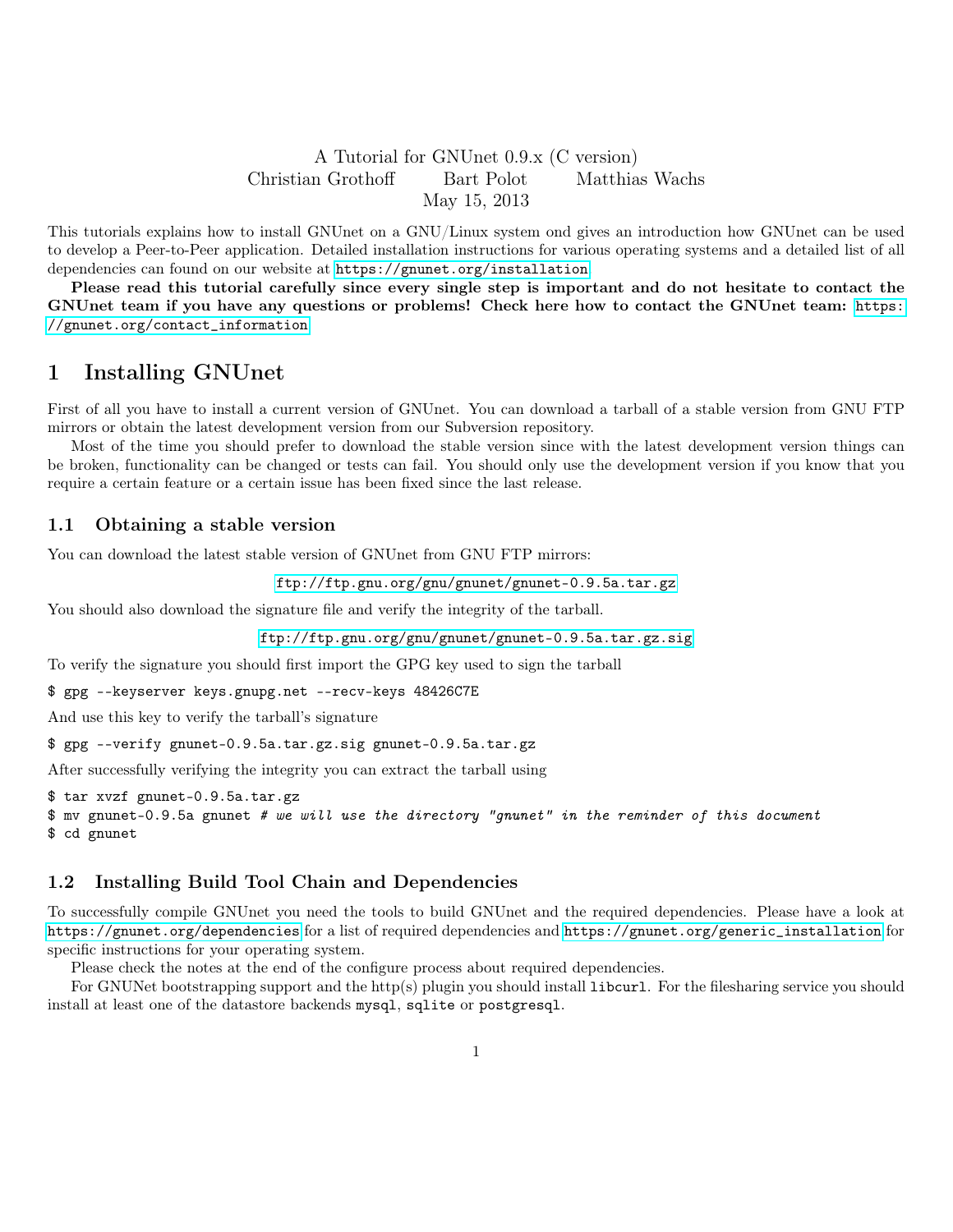### 1.3 Obtaining the latest version from Subversion

The latest development version can obtained from our Subversion (svn) repository. To obtain the code you need Subversion installed and checkout the repository using:

\$ svn checkout https://gnunet.org/svn/gnunet

After cloning the repository you have to execute

\$ cd gnunet

```
$ ./bootstrap
```
The remainder of this tutorial assumes that you have SVN HEAD checked out.

# 1.4 Compiling and Installing GNUnet

First, you need to install the latest libgnupgerror<sup>[1](#page-1-0)</sup> and libgcrypt version from Git. The current GNUnet code uses ECC functions not available in any released version of libgcrypt.

\$ git clone git://git.gnupg.org/libgcrypt.git

```
$ cd libgcrypt
```
- \$ ./autogen.sh
- <span id="page-1-1"></span>\$ ./configure ; \$ make install

Assuming all dependencies are installed, the following commands will compile and install GNUnet in your home directory. You can specify the directory where GNUnet will be installed by changing the --prefix value when calling ./configure. If you do not specifiy a prefix, GNUnet is installed in the directory /usr/local. When developing new applications you may want to enable verbose logging by adding --enable-logging=verbose:

```
$ ./configure --prefix=$HOME --enable-logging
```

```
$ make
```

```
$ make install
```
After installing GNUnet you have to set the GNUNET\_PREFIX environmental variable used by GNUnet to detect it's installation directory and add your GNUnet installation to your path environmental variable. This configuration is only valid for the current shell session, so you should add export GNUNET\_PREFIX=\$HOME to your .bash\_rc or .profile to be sure the environment variable is always set. In addition you have to create the .gnunet directory in your home directory where GNUnet stores it's data and an empty GNUnet configuration file:

\$ export GNUNET\_PREFIX=\$HOME \$ export PATH=\$PATH:\$GNUNET\_PREFIX/bin \$ echo export GNUNET\_PREFIX=\$HOME >> ~/.bashrc \$ echo export PATH=\$GNUNET\_PREFIX/bin:\$PATH >> ~/.bashrc \$ mkdir ~/.gnunet/ \$ touch ~/.gnunet/gnunet.conf

# 1.5 Common Issues - Check your GNUnet installation

You should check your installation to ensure that installing GNUnet was successful up to this point. You should be able to access GNUnet's binaries and run GNUnet's self check.

<span id="page-1-0"></span> $^1\mathtt{ftp://ftp.gnups.org/gcrypt/libgpg-error/libgpg-error-1.11.tar.bz2}$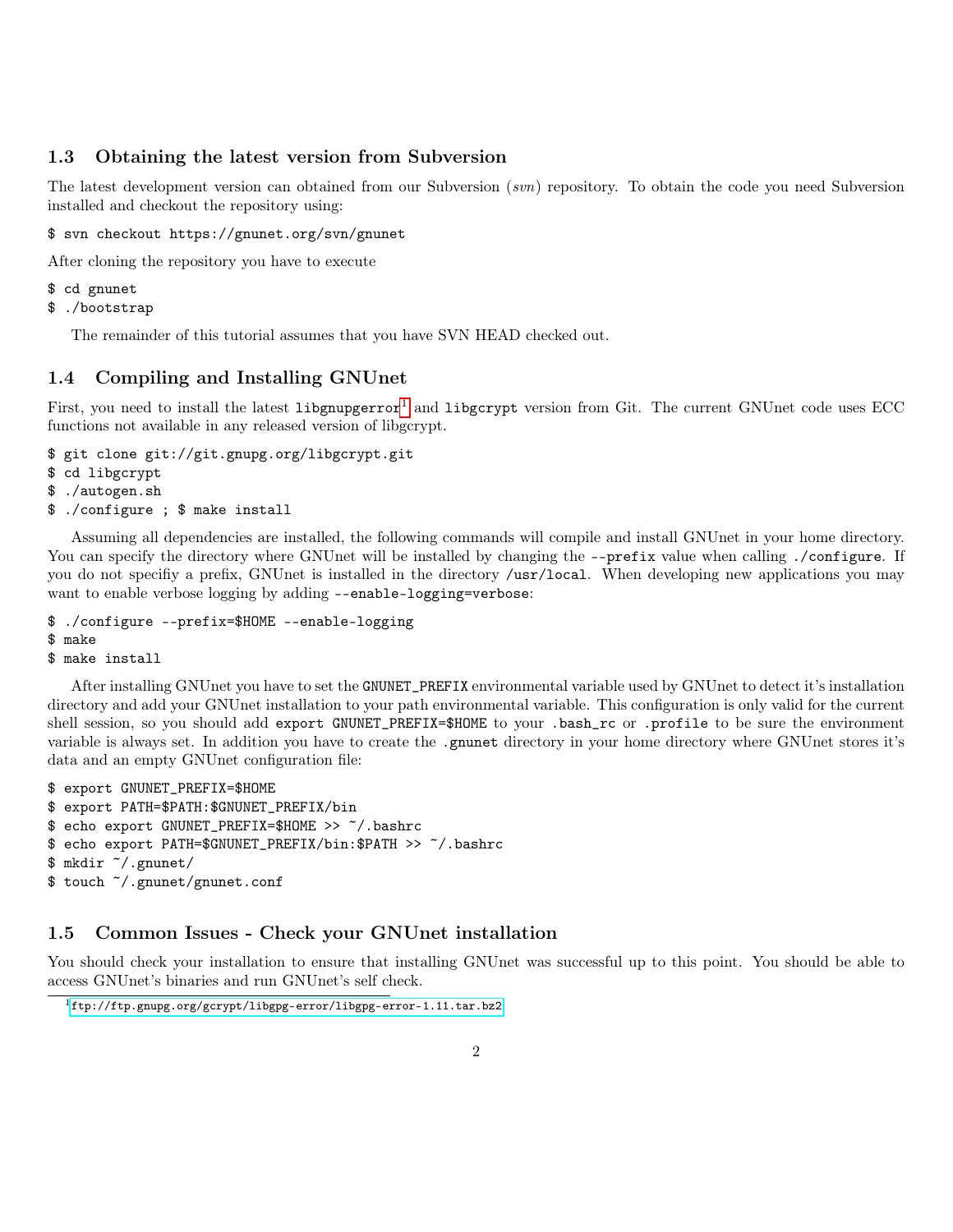\$ which gnunet-arm

should return \$GNUNET\_PREFIX/bin/gnunet-arm. It should be located in your GNUnet installation and the output should not be empty. If you see an output like:

```
$ which gnunet-arm
$
```
check your PATH variable to ensure GNUnet's bin directory is included.

GNUnet provides tests for all of it's subcomponents. Run

\$ make check

to execute tests for all components. make check traverses all subdirectories in src. For every subdirectory you should get a message like this:

```
make[2]: Entering directory `/home/mwachs/gnunet/contrib'
PASS: test_gnunet_prefix
=============
1 test passed
=============
```
If you see a message like this:

```
Mar 12 16:57:56-642482 resolver-api-19449 ERROR Must specify `HOSTNAME' for `resolver' in configuration!
Mar 12 16:57:56-642573 test_program-19449 ERROR Assertion failed at resolver_api.c:204.
/bin/bash: line 5: 19449 Aborted (core dumped) ${dir}$tst
FAIL: test_program
```
double check your GNUNET\_PREFIX environmental variable and double check the steps performed in [1.4](#page-1-1)

# 2 Background: GNUnet Architecture

GNUnet is organized in layers and services. Each service is composed of a main service implementation and a client library for other programs to use the service's functionality, described by an API. This approach is shown in figure [1a.](#page-3-0) Some services provide an additional command line tool to enable the user to interact with the service.

Very often it is other GNUnet services that will use these APIs to build the higher layers of GNUnet on top of the lower ones. Each layer expands or extends the functionality of the service below (for instance, to build a mesh on top of a DHT). See figure [1b](#page-3-0) for an illustration of this approach.

The main service implementation runs as a standalone process in the operating system and the client code runs as part of the client program, so crashes of a client do not affect the service process or other clients. The service and the clients communicate via a message protocol to be defined and implemented by the programmer.

# 3 First Steps with GNUnet

## 3.1 Configure your peer

First of all we need to configure your peer. Each peer is started with a configuration containing settings for GNUnet itself and it's services. This configuration is based on the default configuration shipped with GNUnet and can be modified. The default configuration is located in the \$GNUNET\_PREFIX/share/gnunet/config.d directory. When starting a peer, you can specify a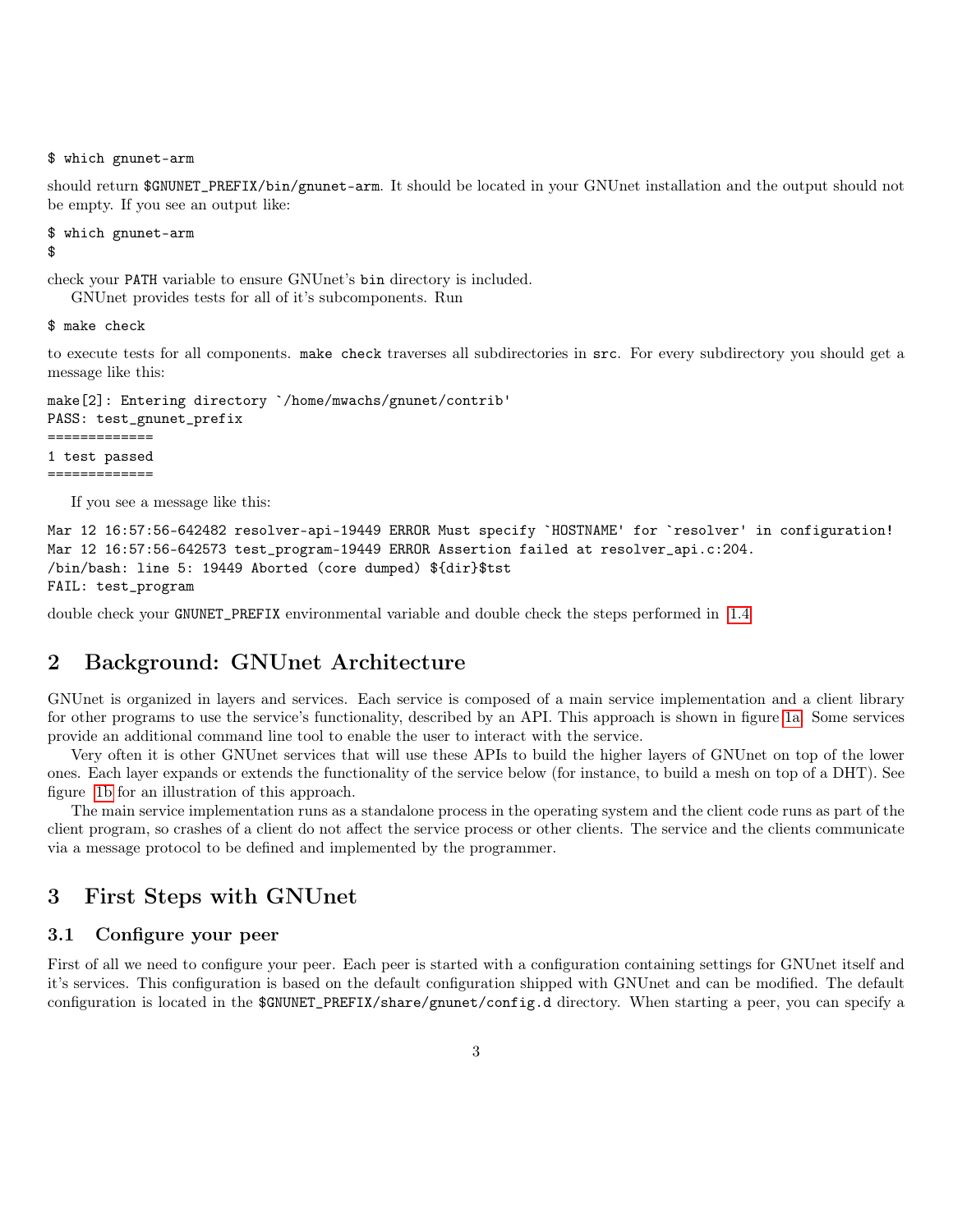<span id="page-3-0"></span>

Figure 1: GNUnet's layered system architecture

customized configuration using the the  $-c$  command line switch when starting the ARM service and all other services. When using a modified configuration the default values are loaded and only values specified in the configuration file will replace the default values.

Since we want to start additional peers later, we need some modifications from the default configuration. We need to create a separate service home and a file containing our modifications for this peer:

```
$ mkdir ~/gnunet1/
$ touch peer1.conf
```
Now add the following lines to peer1.conf to use this directory. For simplified usage we want to prevent the peer to connect to the GNUnet network since this could lead to confusing output. This modifications will replace the default settings:

```
$ [PATHS]
$ SERVICEHOME = ^*/gnunet1/ # Use this directory to store GNUnet data
$ [hostlist]
$ SERVERS = # prevent bootstrapping
```
### 3.2 Start a peer

Each GNUnet instance (called peer) has an identity (peer ID) based on a cryptographic public private key pair. The peer ID is the printable hash of the public key. So before starting the peer, you may want to just generate the peer's private key using the command

```
$ gnunet-peerinfo -c ~/peer1.conf -s
```
You should see an output containing the peer ID similar to: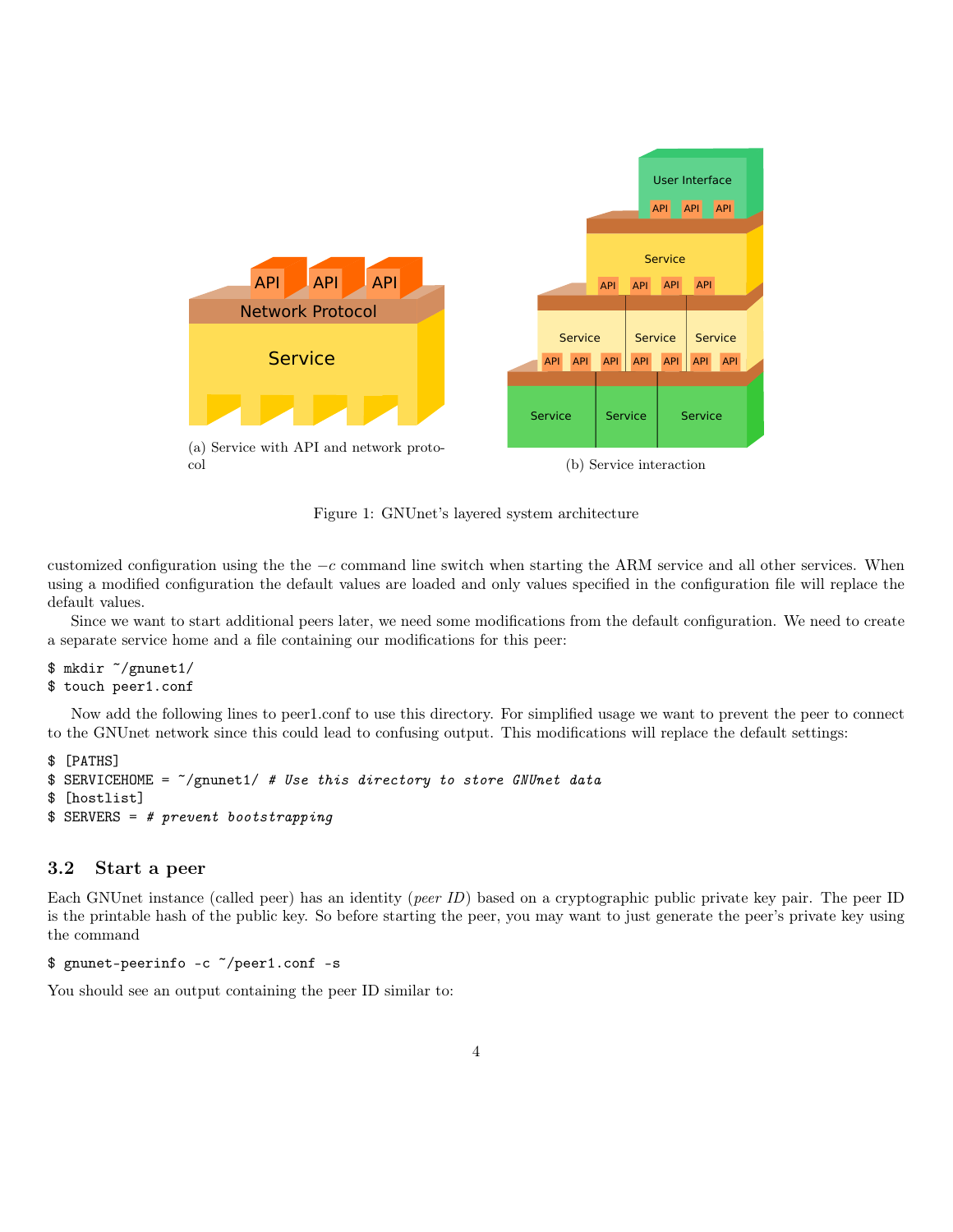### I am peer `0PA02UVRKQTS2C .. JL5Q78F6H0B1ACPV1CJI59MEQUMQCC5G'.

GNUnet services are controlled by a master service the so called Automatic Restart Manager (ARM). ARM starts, stops and even restarts services automatically or on demand when a client connects. You interact with the ARM service using the gnunet-arm tool. GNUnet can then be started with gnunet-arm -s and stopped with gnunet-arm -e. An additional service not automatically started can be started using gnunet-arm -i <service name> and stopped using gnunet-arm -k <servicename>.

### 3.3 Monitor a peer

In this section, we will monitor the behaviour of our peer's DHT service with respect to a specific key. First we will start GNUnet and then start the DHT service and use the DHT monitor tool to monitor the PUT and GET commands we issue ussing the gnunet-dht-put and gnunet-dht-get command. Using the "monitor" line given below, you can observe the behavior of your own peer's DHT with respect to the specified KEY:

```
$ gnunet-arm -c ~/peer1.conf -s # start gnunet with all default services
$ gnunet-arm -c ~/peer1.conf -i dht # start DHT service
$ cd ~/gnunet/src/dht;
$ ./gnunet-dht-monitor -c ~/peer1.conf -k KEY
```
Now open a separate terminal and change again to the gnunet/src/dht directory:

```
$ cd ~/gnunet/src/dht
$ ./gnunet-dht-put -c ~/peer1.conf -k KEY -d VALUE # put VALUE under KEY in the DHT
$ ./gnunet/src/dht/gnunet-dht-get ~/peer1.conf -k KEY # get key KEY from the DHT
$ gnunet-statistics -c ~/peer1.conf # print statistics about current GNUnet state
$ gnunet-statistics -c ~/peer1.conf -s dht # print statistics about DHT service
```
# 3.4 Starting Two Peers by Hand

### 3.4.1 Setup a second peer

We will now start a second peer on your machine. For the second peer, you will need to manually create a modified configuration file to avoid conflicts with ports and directories. A peers configuration file is by default located in /.gnunet/gnunet.conf. This file is typically very short or even empty as only the differences to the defaults need to be specified. The defaults are located in many files in the \$GNUNET\_PREFIX/share/gnunet/config.d directory.

To configure the second peer, use the files \$GNUNET\_PREFIX/share/gnunet/config.d as a template for your main configuration file:

\$ cat \$GNUNET\_PREFIX/share/gnunet/config.d/\*.conf > peer2.conf

Now you have to edit peer2.conf and change:

- SERVICEHOME under PATHS
- Every (uncommented) value for "PORT" (add 10000) in any section (the option may be commented out if PORT is prefixed by "#", in this case, UNIX domain sockets are used and the PORT option does not need to be touched)
- Every value for "UNIXPATH" in any section (e.g. by adding a "-p2" suffix)

to a fresh, unique value. Make sure that the PORT numbers stay below 65536. From now on, whenever you interact with the second peer, you need to specify -c peer2.conf as an additional command line argument.

Now, generate the 2nd peer's private key: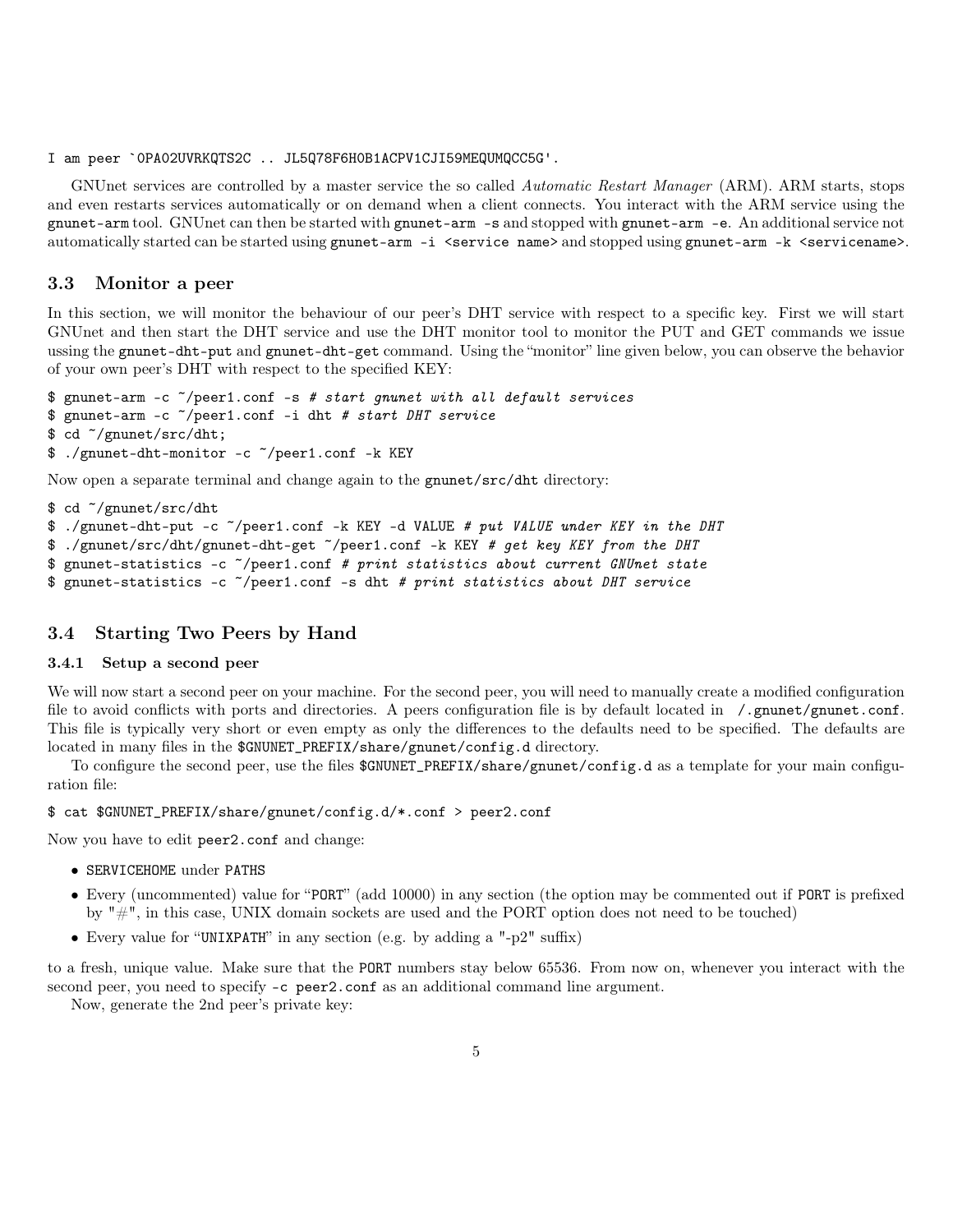#### \$ gnunet-peerinfo -s -c peer2.conf

This may take a while, generate entropy using your keyboard or mouse as needed. Also, make sure the output is different from the gnunet-peerinfo output for the first peer (otherwise you made an error in the configuration).

### 3.4.2 Start the second peer and connect the peers

Then, you can start a second peer using:

```
$ gnunet-arm -c peer2.conf -s
$ gnunet-arm -c peer2.conf -i dht
$ ~/gnunet/src/dht/gnunet-dht-put -c peer2.conf -k KEY -d VALUE
$ ~/gnunet/src/dht/gnunet-dht-get -c peer2.conf -k KEY
```
If you want the two peers to connect, you have multiple options:

- UDP neighbour discovery (automatic)
- Setup a bootstrap server
- Connect manually

To setup peer 1 as bootstrapping server change the configuration of the first one to be a hostlist server by adding the following lines to peer1.conf to enable bootstrapping server:

```
[hostlist]
OPTIONS = -p
```
Then change peer2.conf and replace the "SERVERS" line in the "[hostlist]" section with "http://localhost:8080/". Restart both peers using:

```
$ gnunet-arm -c peer1.conf -e # stop first peer
$ gnunet-arm -c peer1.conf -s # start first peer
$ gnunet-arm -c peer2.conf -s # start second peer
```
Note that if you start your peers without changing these settings, they will use the "global" hostlist servers of the GNUnet P2P network and likely connect to those peers. At that point, debugging might become tricky as you're going to be connected to many more peers and would likely observe traffic and behaviors that are not explicitly controlled by you.

### 3.4.3 How to connect manually

If you want to use the peerinfo tool to connect your peers, you should:

- Remove hostlist from DEFAULTSERVICES (to not connect to the global GNUnet)
- Start both peers running gnunet-arm -c peer1.conf -s and gnunet-arm -c peer2.conf -s
- Get HELLO message of the first peer running gnunet-peerinfo -c peer1.conf -g
- Give the output to the second peer by running gnunet-peerinfo -c peer2.conf -p '<output>'

Check that they are connected using gnunet-core -c peer1.conf, which should give you the other peer's peer identity:

### \$ gnunet-core -c peer1.conf

```
Peer `9TVUCS8P5A7ILLBGO6JSTSSN2B44H3D2MUIFJMLKAITC0I22UVFBFP1H8NRK2IA35VKAK16LLO0MFS7TAQ9M1KNBJ4NGCHP3JPVULDG'
```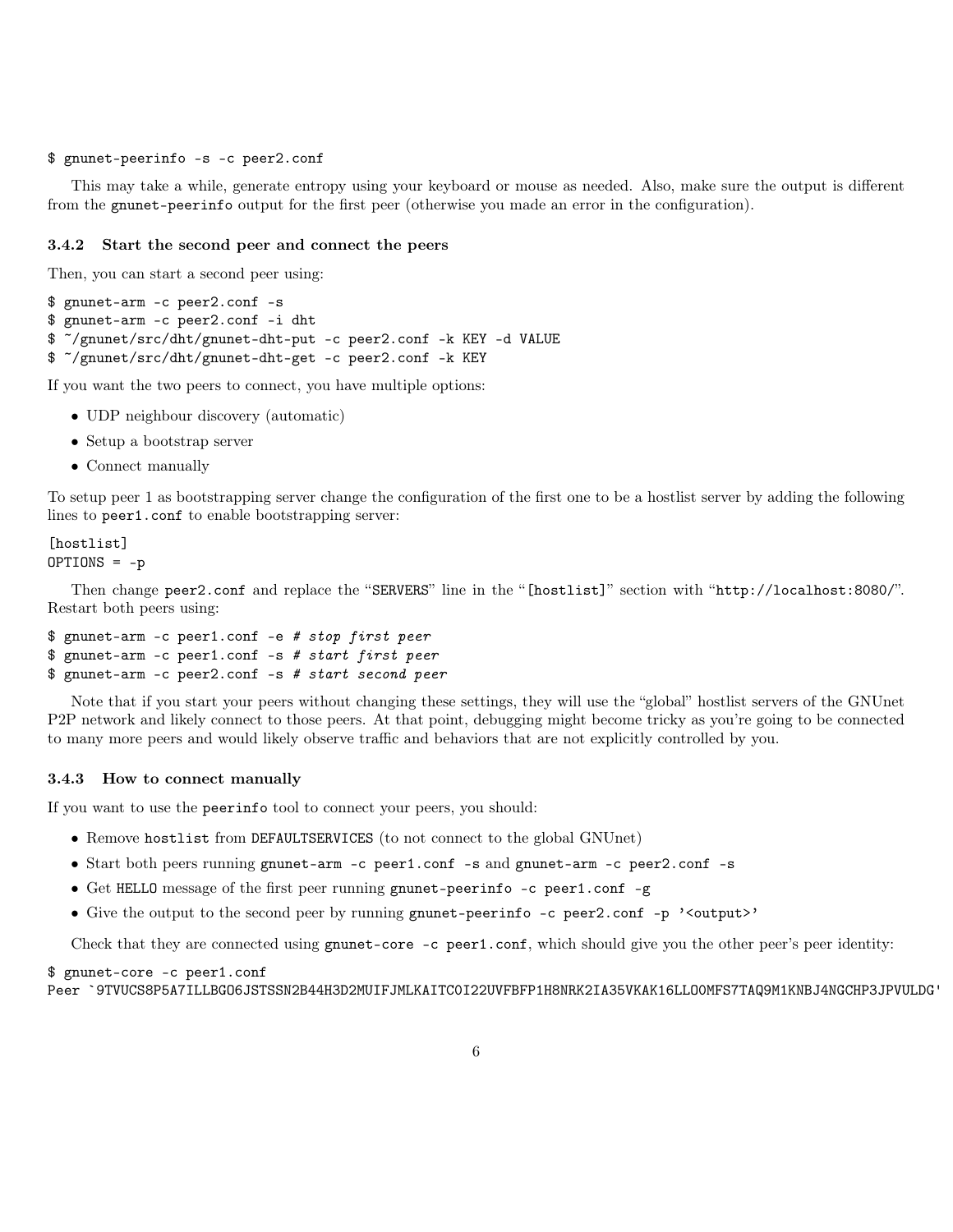# 3.5 Starting Peers Using the Testbed Service

GNUnet's testbed service is used for testing scenarios where a number of peers are to be started. The testbed can manage peers on a single host or on multiple hosts in a distributed fashion. On a single affordable computer, it should be possible to run around tens of peers without drastically increasing the load on the system.

The testbed service can be access through its API include/gnunet\_testbed\_service.h. The API provides many routines for managing a group of peers. It also provides a helper function GNUNET\_TESTBED\_test\_run() to quickly setup a minimalistic testing environment on a single host.

This function takes a configuration file which will be used as a template configuration for the peers. The testbed takes care of modifying relevant options in the peers' configuration such as SERVICEHOME, PORT, UNIXPATH to unique values so that peers run without running into conflicts. It also checks and assigns the ports in configurations only if they are free.

Additionally, the testbed service also reads its options from the same configuration file. Various available options and details about them can be found in the testbed default configuration file src/testbed/testbed.conf.

With the testbed API, a sample test case can be structured as follows:

```
#include <unistd.h>
#include <gnunet/platform.h>
#include <gnunet/gnunet_util_lib.h>
#include <gnunet/gnunet_testbed_service.h>
#include <gnunet/gnunet_dht_service.h>
/* Number of peers we want to start */
#define NUM_PEERS 20
struct GNUNET_TESTBED_Operation *dht_op;
struct GNUNET_DHT_Handle *dht_handle;
GNUNET_SCHEDULER_TaskIdentifier shutdown_tid;
struct MyContext
{
 int ht_len;
} ctxt;
static int result;
static void
shutdown_task (void *cls, const struct GNUNET_SCHEDULER_TaskContext *tc)
{
 shutdown\_tid = GWUNET_SCHEDULER\_NO_TASK;if (NULL != dht op)
 {
   GNUNET_TESTBED_operation_done (dht_op); /* calls the dht_da() for closing
                                           down the connection */
   dht\_op = NULL;}
```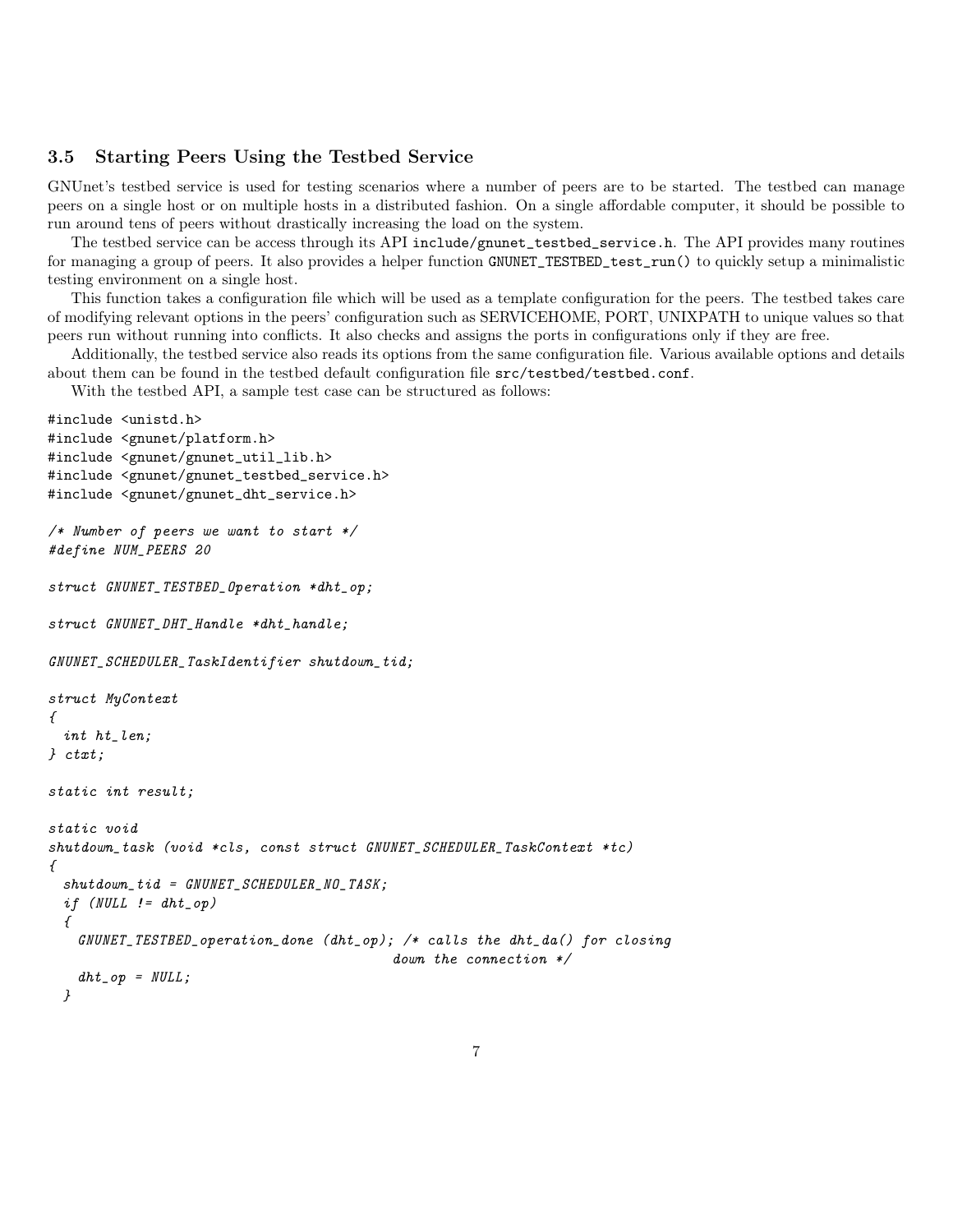```
result = GWUNET_OK;GNUNET_SCHEDULER_shutdown (); /* Also kills the testbed */
}
static void
service_connect_comp (void *cls,
                    struct GNUNET_TESTBED_Operation *op,
                    void *ca_result,
                    const char *emsg)
{
 /* Service to DHT successful; do something */
 GNUNET_SCHEDULER_cancel (shutdown_tid);
 GNUNET_SCHEDULER_add_delayed
     (GNUNET_TIME_relative_multiply (GNUNET_TIME_UNIT_SECONDS, 10),
      &shutdown_task, NULL);
}
static void *
dht_ca (void *cls, const struct GNUNET_CONFIGURATION_Handle *cfg)
{
 struct MyContext *ctxt = cls;
 /* Use the provided configuration to connect to service */
 dht\_handle = GWUNET\_DHT\_connect (cfg, ctxt->ht\_len);return dht_handle;
}
static void
dht_da (void *cls, void *op_result)
{
 struct MyContext *ctxt = cls;
 /* Disconnect from DHT service */
 GNUNET_DHT_disconnect ((struct GNUNET_DHT_Handle *) op_result);
 ctxt->ht_-len = 0;dht\_handle = NULL;}
static void
test_master (void *cls, unsigned int num_peers,
            struct GNUNET_TESTBED_Peer **peers,
            unsigned int links_succeeeded,
```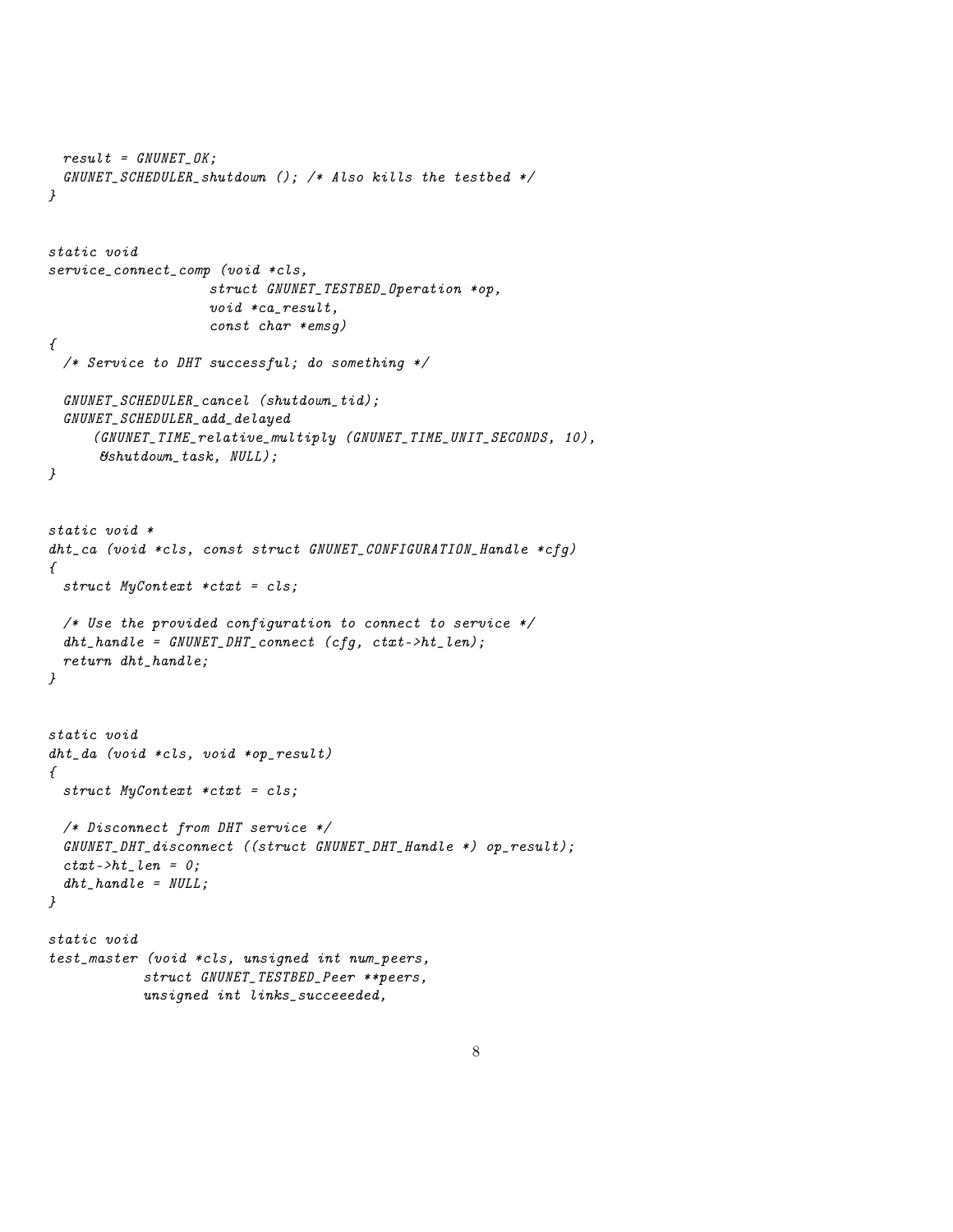```
unsigned int links_failed)
\sqrt{ }/* Testbed is ready with peers running and connected in a pre-defined overlay
    topology */
 /* do something */
  ctxt.ht_len = 10;/* connect to a peers service */
  dht_op = GNUNET_TESTBED_service_connect
     (NULL, /* Closure for operation */peers[0], /* The peer whose service to connect to */"dht", /* The name of the service */service_connect_comp, /* callback to call after a handle to service
                                is opened */
      NULL, /* closure for the above callback */
      dht_cca, /* callback to call with peer's configuration;
                                this should open the needed service connection */
      dht\_da, /* callback to be called when closing the
                                opened service connection */
      & \text{C}(\mathbf{x}); /* closure for the above two callbacks */
  shutdown_tid = GNUNET_SCHEDULER_add_delayed (GNUNET_TIME_UNIT_MINUTES,
                                           &shutdown_task, NULL);
}
int
main (int argc, char **argv)
\sqrt{ }int ret;
 result = GWUNET_SYSERR;ret = GNUNET_TESTBED_test_run
     ("awesome-test", /* test case name */
      "template.conf", /* template configuration */
      NUM_PEERS, /* number of peers to start */
      OLL, /* Event mask -set to 0 for no event notifications */NULL, /* Controller event callback */
      NULL, /* Closure for controller event callback */
      &test_master, /* continuation callback to be called when testbed setup is
                      complete */
      NULL); /* Closure for the test_master callback */
  if (GNUNET_GK := ret) || (GNUNET_GK := result) )
   return 1;
  return 0;
}
```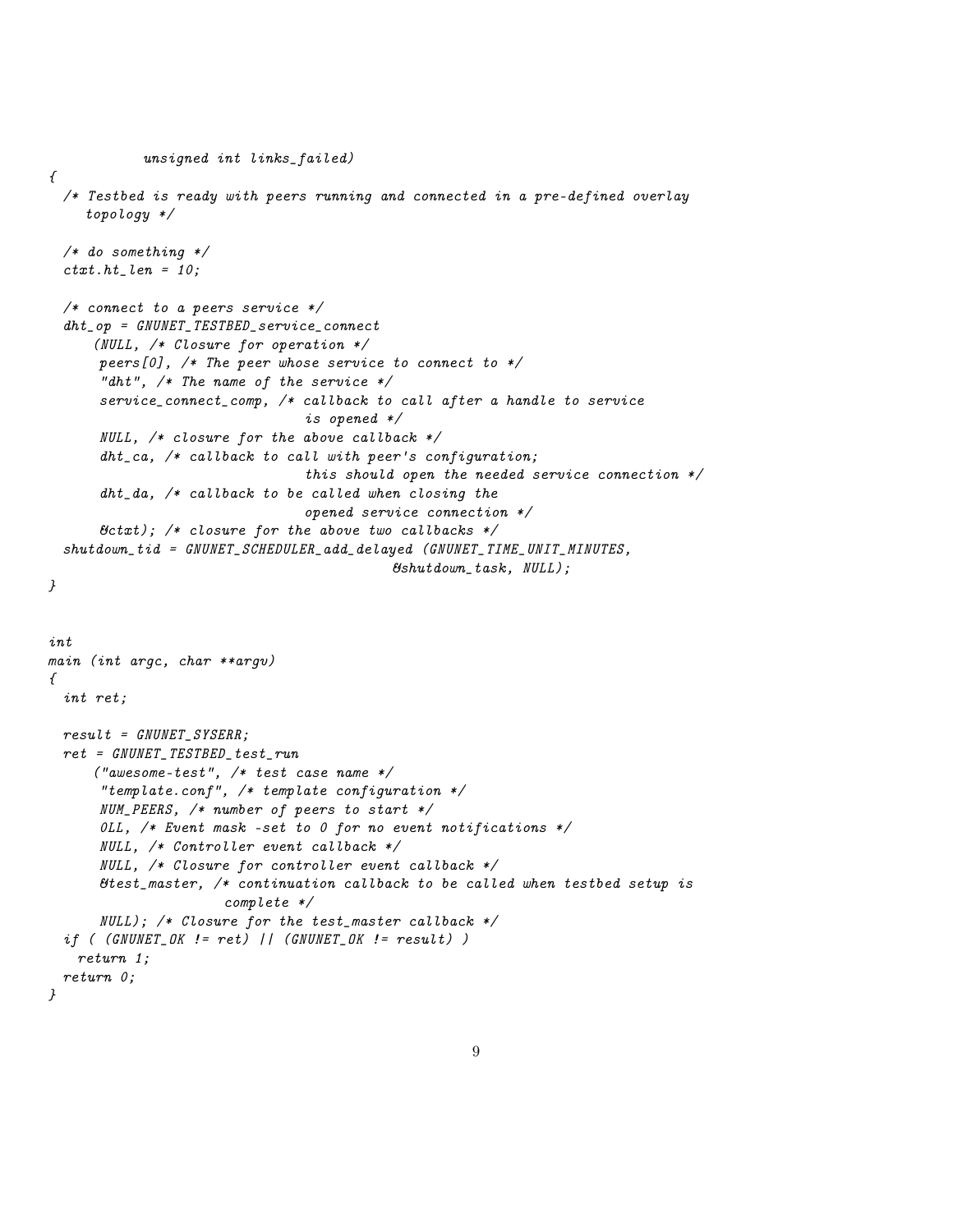The source code for the above listing can be found at [https://gnunet.org/svn/gnunet/doc/testbed\\_test.c](https://gnunet.org/svn/gnunet/doc/testbed_test.c). After installing GNUnet, the above source code can be compiled as:

```
$ export CPPFLAGS="-I/path/to/gnunet/headers"
```

```
$ export LDFLAGS="-L/path/to/gnunet/libraries"
```
\$ gcc -o testbed-test -lgnunettestbed -lgnunetdht -lgnunetutil testbed\_test.c

The CPPFLAGS and LDFLAGS are necessary if GNUnet is installed into a different directory other than /usr/local.

All of testbed API's peer management functions treat management actions as operations and return operation handles. It is expected that the operations begin immediately, but they may get delayed (to balance out load on the system). The program using the API then has to take care of marking the operation as "done" so that its associated resources can be freed immediately and other waiting operations can be executed. Operations will be canceled if they are marked as "done" before their completion.

An operation is treated as completed when it succeeds or fails. Completion of an operation is either conveyed as events through controller event callback or through respective operation completion callbacks. In functions which support completion notification through both controller event callback and operation completion callback, first the controller event callback will be called. If the operation is not marked as done in that callback or if the callback is given as NULL when creating the operation, the operation completion callback will be called. The API documentation shows which event are to be expected in the controller event notifications. It also documents any exceptional behaviour.

Once the peers are started, test cases often need to connect some of the peers' services. Normally, opening a connect to a peer's service requires the peer's configuration. While using testbed, the testbed automatically generates per-peer configuration. Accessing those configurations directly through file system is discouraged as their locations are dynamically created and will be different among various runs of testbed. To make access to these configurations easy, testbed API provides the function GNUNET\_TESTBED\_service\_connect(). This function fetches the configuration of a given peer and calls the *Connect Adapter*. In the example code, it is the dht\_ca. A connect adapter is expected to open the connection to the needed service by using the provided configuration and return the created service connection handle. Successful connection to the needed service is signaled through service\_connect\_comp\_cb.

A dual to connect adapter is the *Disconnect Adapter*. This callback is called after the connect adapter has been called when the operation from GNUNET\_TESTBED\_service\_connect() is marked as "done". It has to disconnect from the service with the provided service handle (op\_result).

Exercise: Find out how many peers you can run on your system.

**Exercise:** Find out how to cre[a](#page-9-0)te a 2D torus topology by changing the options in the configuration file.<sup>a</sup> Then use the DHT API to store and retrieve values in the network.

<span id="page-9-0"></span><sup>a</sup>FIXME: Sree Harsha: need to document configuration file options on gnunet.org and add link here!

# 4 Developing Applications

### 4.1 gnunet-ext

To develop a new peer-to-peer application or to extend GNUnet we provide a template build system for writing GNUnet extensions in C. It can be obtained as follows:

\$ svn checkout https://gnunet.org/svn/gnunet-ext/

```
$ cd gnunet-ext/
```

```
$ ./bootstrap
```

```
$ ./configure --prefix=$HOME --with-gnunet=$GNUNET_PREFIX
```

```
$ make
```

```
$ make install
```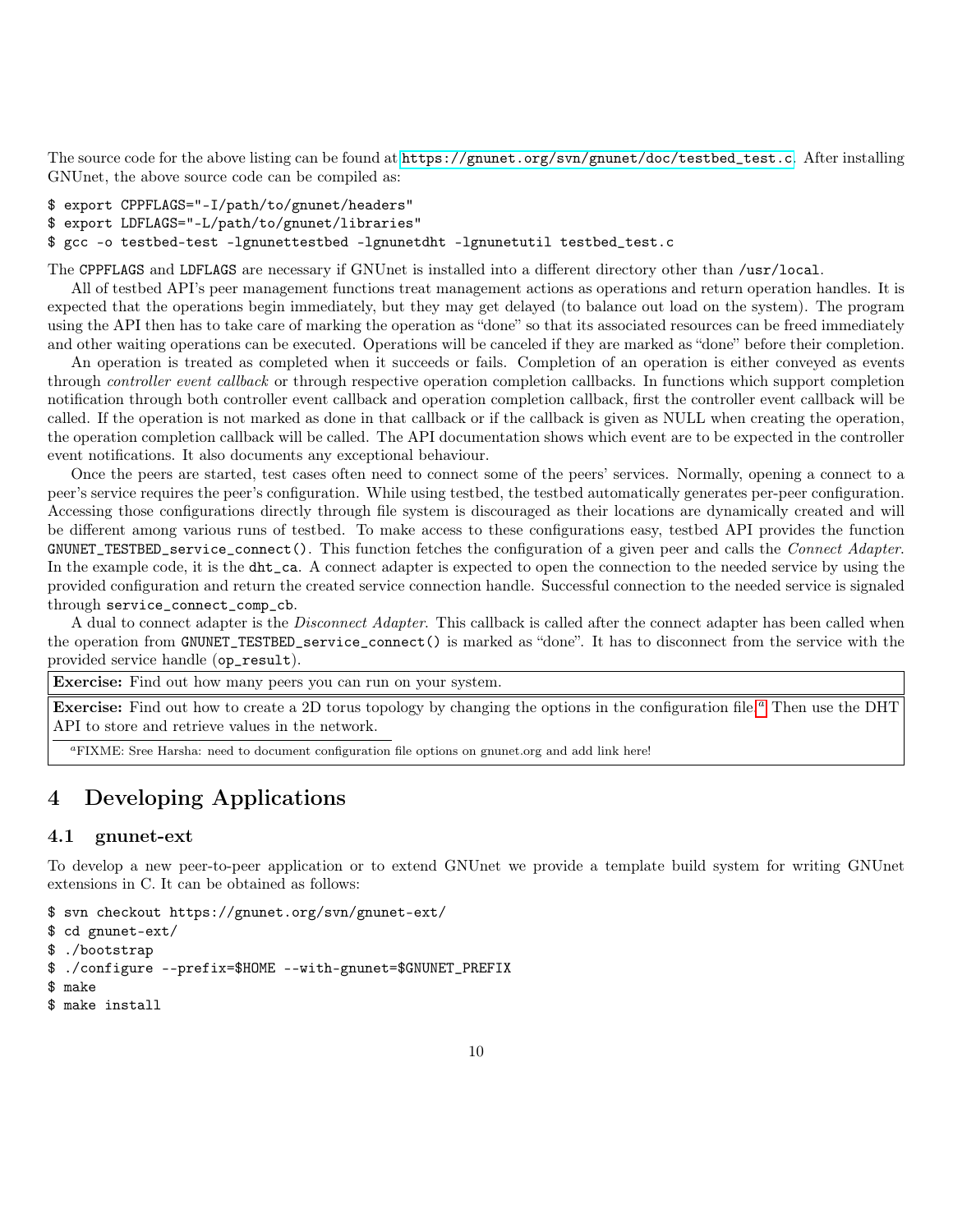### \$ make check

The GNUnet ext template includes examples and a working buildsystem for a new GNUnet service. A common GNUnet service consists of the following parts which will be discussed in detail in the remainder of this document. The functionality of a GNUnet service is implemented in:

- the GNUnet service (gnunet-ext/src/ext/gnunet-service-ext.c)
- the client API (gnunet-ext/src/ext/ext\_api.c)
- the client application using the service API (gnunet-ext/src/ext/gnunet-ext.c)

The interfaces for these entities are defined in:

- client API interface (gnunet-ext/src/ext/ext.h)
- the service interface (gnunet-ext/src/include/gnunet\_service\_SERVICE.h)
- the P2P protocol (gnunet-ext/src/include/gnunet\_protocols\_ext.h)

In addition the ext systems provides:

- a test testing the API (gnunet-ext/src/ext/test\_ext\_api.c)
- a configuration template for the service (gnunet-ext/src/ext/ext.conf.in)

# 4.2 Adapting the Template

The first step for writing any extension with a new service is to ensure that the ext.conf.in file contains entries for the UNIXPATH, PORT and BINARY for the service in a section named after the service.

If you want to adapt the template rename the ext.conf.in to match your services name, you have to modify the AC\_OUTPUT section in configure.ac in the gnunet-ext root.

# 5 Writing a Client Application

When writing any client application (for example, a command-line tool), the basic structure is to start with the GNUNET\_PROGRAM\_run function. This function will parse command-line options, setup the scheduler and then invoke the run function (with the remaining non-option arguments) and a handle to the parsed configuration (and the configuration file name that was used, which is typically not needed):

```
#include <gnunet/platform.h>
#include <gnunet/gnunet_util_lib.h>
static int ret;
static void
run (void *cls,
    char *const *args,
    const char *cfgfile,
    const struct GNUNET_CONFIGURATION_Handle *cfg)
{
  /* main code here */
```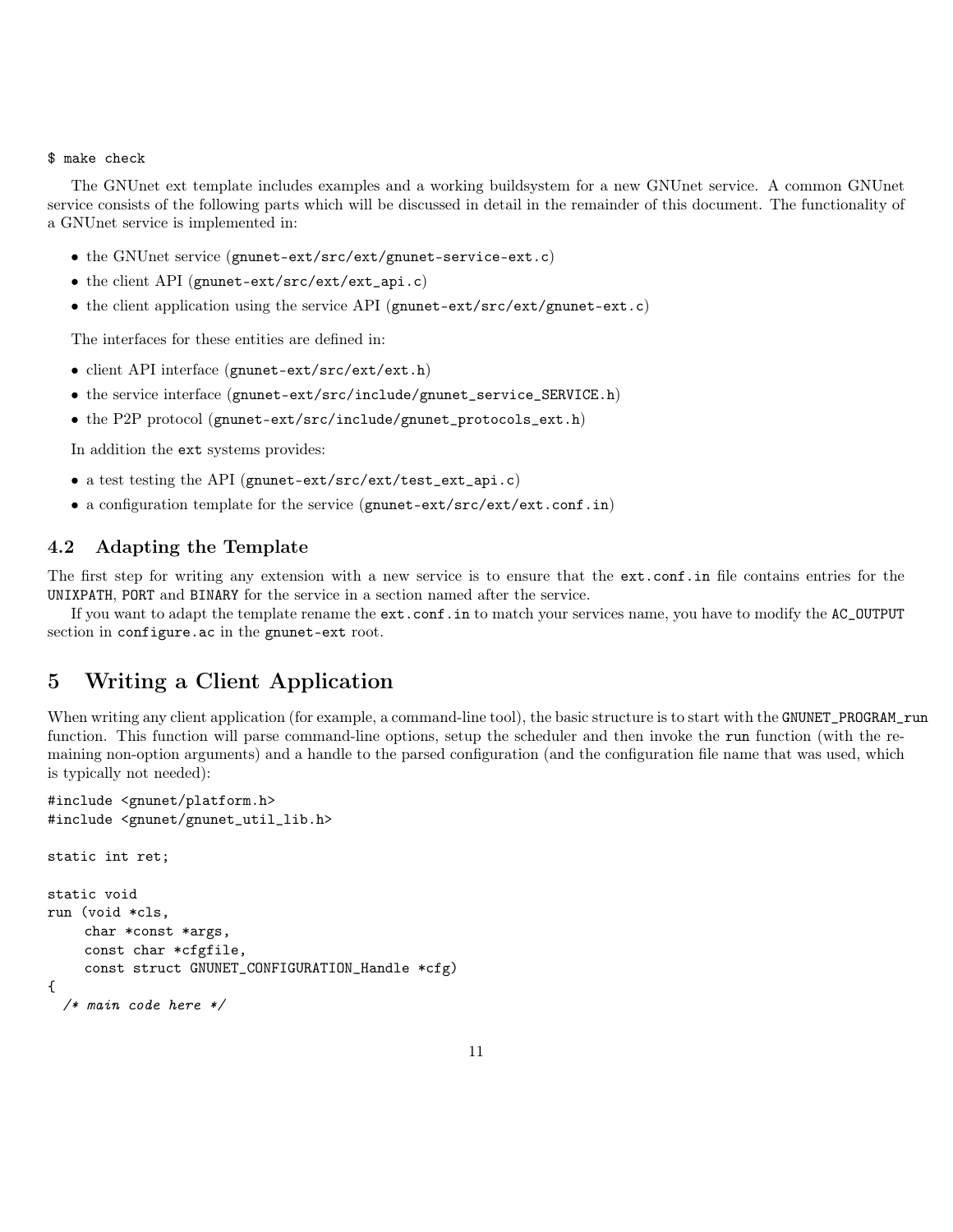```
ret = 0;}
int
main (int argc, char *const *argv)
{
  static const struct GNUNET_GETOPT_CommandLineOption options[] = {
   GNUNET_GETOPT_OPTION_END
 };
 return (GNUNET OK ==GNUNET_PROGRAM_run (argc,
                           argv,
                            "binary-name",
                           gettext_noop ("binary description text"),
                            options, &run, NULL)) ? ret : 1;
}
```
### 5.1 Handling command-line options

Options can then be added easily by adding global variables and expanding the options array. For example, the following would add a string-option and a binary flag (defaulting to NULL and GNUNET\_NO respectively):

static char \*string\_option; static int a\_flag; // ... static const struct GNUNET\_GETOPT\_CommandLineOption options[] = { {'s', "name", "SOMESTRING", gettext\_noop ("text␣describing␣the␣string\_option␣NAME"), 1, &GNUNET\_GETOPT\_set\_string, &string\_option}, {'f', "flag", NULL, gettext\_noop ("text␣describing␣the␣flag␣option"), 0, &GNUNET\_GETOPT\_set\_one, &a\_flag}, GNUNET\_GETOPT\_OPTION\_END }; // ...

Issues such as displaying some helpful text describing options using the –help argument and error handling are taken care of when using this approach. Other GNUNET\_GETOPT\_-functions can be used to obtain integer value options, increment counters, etc. You can even write custom option parsers for special circumstances not covered by the available handlers.

Inside the run method, the program would perform the application-specific logic, which typically involves initializing and using some client library to interact with the service. The client library is supposed to implement the IPC whereas the service provides more persistent P2P functions.

Exercise: Add a few command-line options and print them inside of run. What happens if the user gives invalid arguments?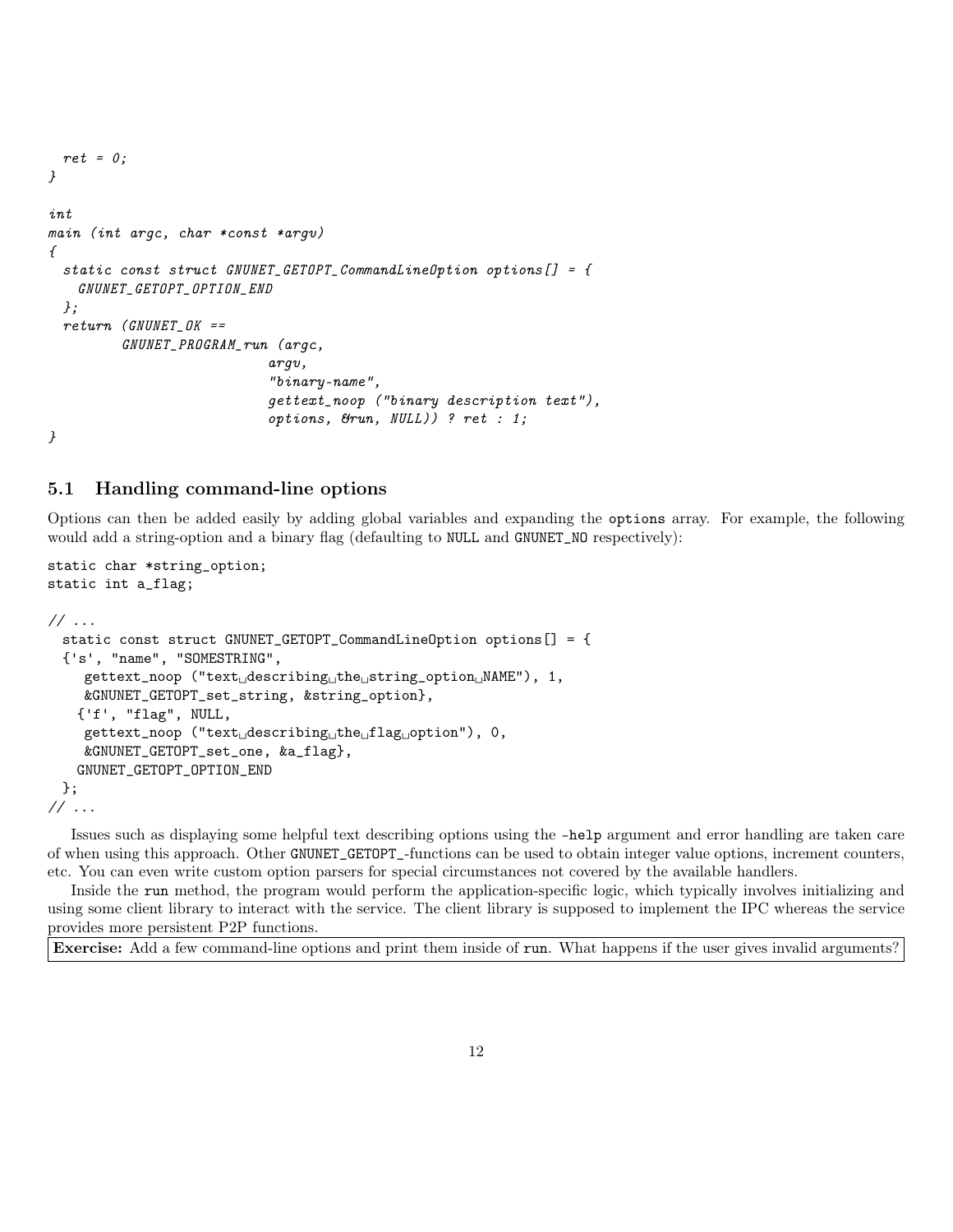## 5.2 Writing a Client Library

The first and most important step in writing a client library is to decide on an API for the library. Typical API calls include connecting to the service, performing application-specific requests and cleaning up. Many examples for such service APIs can be found in the gnunet/src/include/gnunet\_\*\_service.h files.

Then, a client-service protocol needs to be designed. This typically involves defining various message formats in a header that will be included by both the service and the client library (but is otherwise not shared and hence located within the service's directory and not installed by make install). Each message must start with a struct GNUNET\_MessageHeader and must be shorter than 64k. By convention, all fields in IPC (and P2P) messages must be in big-endian format (and thus should be read using ntohl and similar functions and written using htonl and similar functions). Unique message types must be defined for each message struct in the gnunet\_protocols.h header (or an extension-specific include file).

### 5.2.1 Connecting to the Service

Before a client library can implement the application-specific protocol with the service, a connection must be created:

```
struct GNUNET_CLIENT_Connection *client;
client = GNUNET_CLIENT_connect ("service-name", cfg);
```
As a result a GNUNET\_CLIENT\_Connection handle is returned which has to used in later API calls related to this service. The complete client API can be found in gnunet\_client\_lib.h

### 5.2.2 GNUnet Messages

In GNUnet, messages are always sent beginning with a struct GNUNET\_MessageHeader in big endian format. This header defines the size and the type of the message, the payload follows after this header.

```
struct GNUNET_MessageHeader
```

```
{
 /**
  *The length of the struct (in bytes, including the length field itself),
  *in big-endian format.
  */
 uint16_t size GNUNET_PACKED;
 /**
  *The type of the message (GNUNET_MESSAGE_TYPE_XXXX), in big-endian format.
  */
 uint16_t type GNUNET_PACKED;
```
};

Existing message types are defined in gnunet\_protocols.h A common way to create a message is:

```
struct GNUNET_MessageHeader *msg =
 GNUNET_malloc(payload_size + sizeof(struct GNUNET_MessageHeader));
msg->size = htons(payload_size + sizeof(struct GNUNET_MessageHeader));
msg->type = htons(GNUNET_MY_MESSAGE_TYPE);
```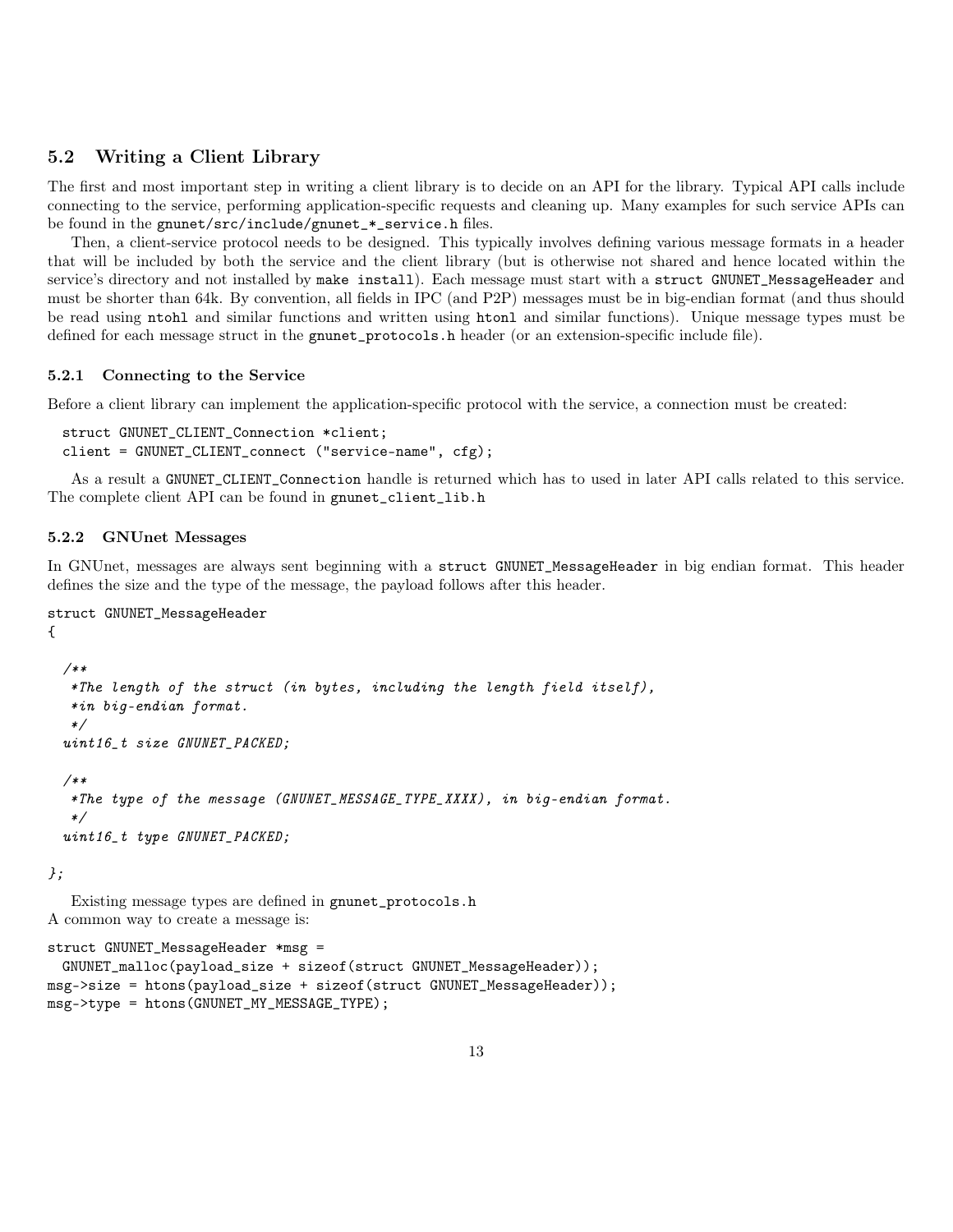```
memcpy(&msg[1], &payload, payload_size);
// use 'msg'
```
Exercise: Define a message struct that includes a 32-bit unsigned integer in addition to the standard GNUnet MessageHeader. Add a C struct and define a fresh protocol number for your message.

#### 5.2.3 Sending Requests to the Service

Any client-service protocol must start with the client sending the first message to the service, since services are only notified about (new) clients upon receiving a the first message.

Clients can transmit messages to the service using the GNUNET\_CLIENT\_notify\_transmit\_ready API:

```
static size_t
transmit_cb (void *cls, size_t size, void *buf)
{
 // ...
 if (NULL == buf) { handle_error(); return 0; }
 GNUNET_assert (size >= msg_size);
 memcpy (buf, my_msg, msg_size);
 // ...
 return msg_size;
}
\frac{1}{2}...
th = GNUNET_CLIENT_notify_transmit_ready (client,
                                        msg_size,
                                  timeout,
                                        GNUNET_YES,
                                        &transmit_cb, cls);
```
// ...

The client-service protocoll calls GNUNET\_CLIENT\_notify\_transmit\_ready to be notified when the client is ready to send data to the service. Besides other arguments, you have to pass the client returned from the connect call, the message size and the callback function to call when the client is ready to send.

Only a single transmission request can be queued per client at the same time using this API. The handle th can be used to cancel the request if necessary (for example, during shutdown).

When transmit\_cb is called the message is copied in the buffer provided and the number of bytes copied into the buffer is returned. transmit\_cb could also return 0 if for some reason no message could be constructed; this is not an error and the connection to the service will persist in this case.

Exercise: Define a helper function to transmit a 32-bit unsigned integer (as payload) to a service using some given client handle.

### 5.2.4 Receiving Replies from the Service

Clients can receive messages from the service using the GNUNET\_CLIENT\_receive API:

### /\*\*

\*Function called with messages from stats service.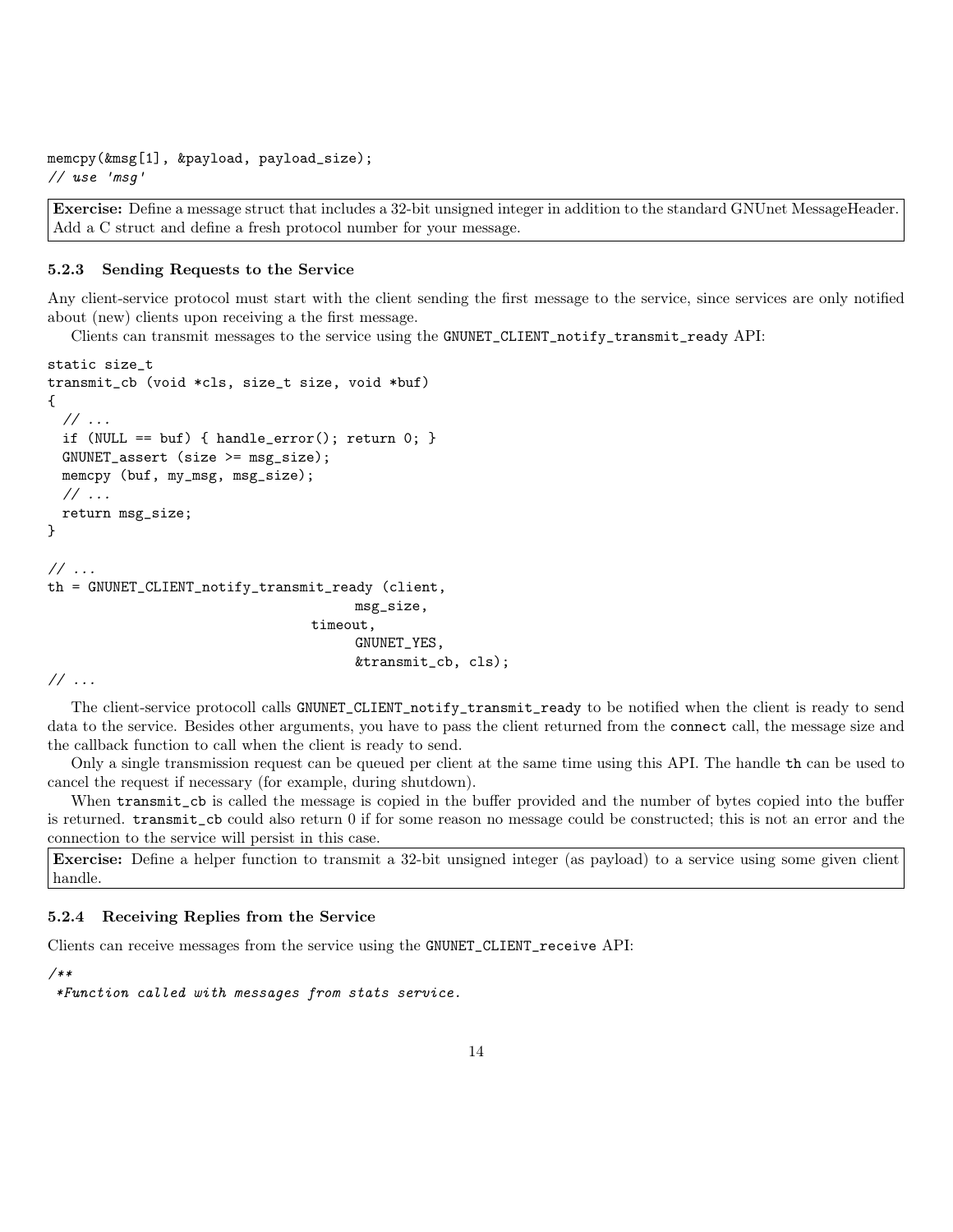```
*@param cls closure
 *@param msg message received, NULL on timeout or fatal error
 */
static void
receive_message (void *cls, const struct GNUNET_MessageHeader *msg)
{
 struct MyArg *arg = cls;
 // process 'msg'
}
// ...
 GNUNET_CLIENT_receive (client,
                       &receive_message,
                       arg,
                       timeout);
```
// ...

\*

It should be noted that this receive call only receives a single message. To receive additional messages, GNUNET\_CLIENT\_receive must be called again.

Exercise: Expand your helper function to receive a response message (for example, containing just the GNUnet Message-Header without any payload). Upon receiving the service's response, you should call a callback provided to your helper function's API. You'll need to define a new 'struct' to hold your local context ("closure").

## 5.3 Writing a user interface

Given a client library, all it takes to access a service now is to combine calls to the client library with parsing command-line options.

Exercise: Call your client API from your run method in your client application to send a request to the service. For example, send a 32-bit integer value based on a number given at the command-line to the service.

# 6 Writing a Service

Before you can test the client you've written so far, you'll need to also implement the corresponding service.

# 6.1 Code Placement

New services are placed in their own subdirectory under gnunet/src. This subdirectory should contain the API implementation file SERVICE\_api.c, the description of the client-service protocol SERVICE.h and P2P protocol SERVICE\_protocol.h, the implementation of the service itself gnunet-service-SERVICE.h and several files for tests, including test code and configuration files.

## 6.2 Starting a Service

The key API definitions for starting services are: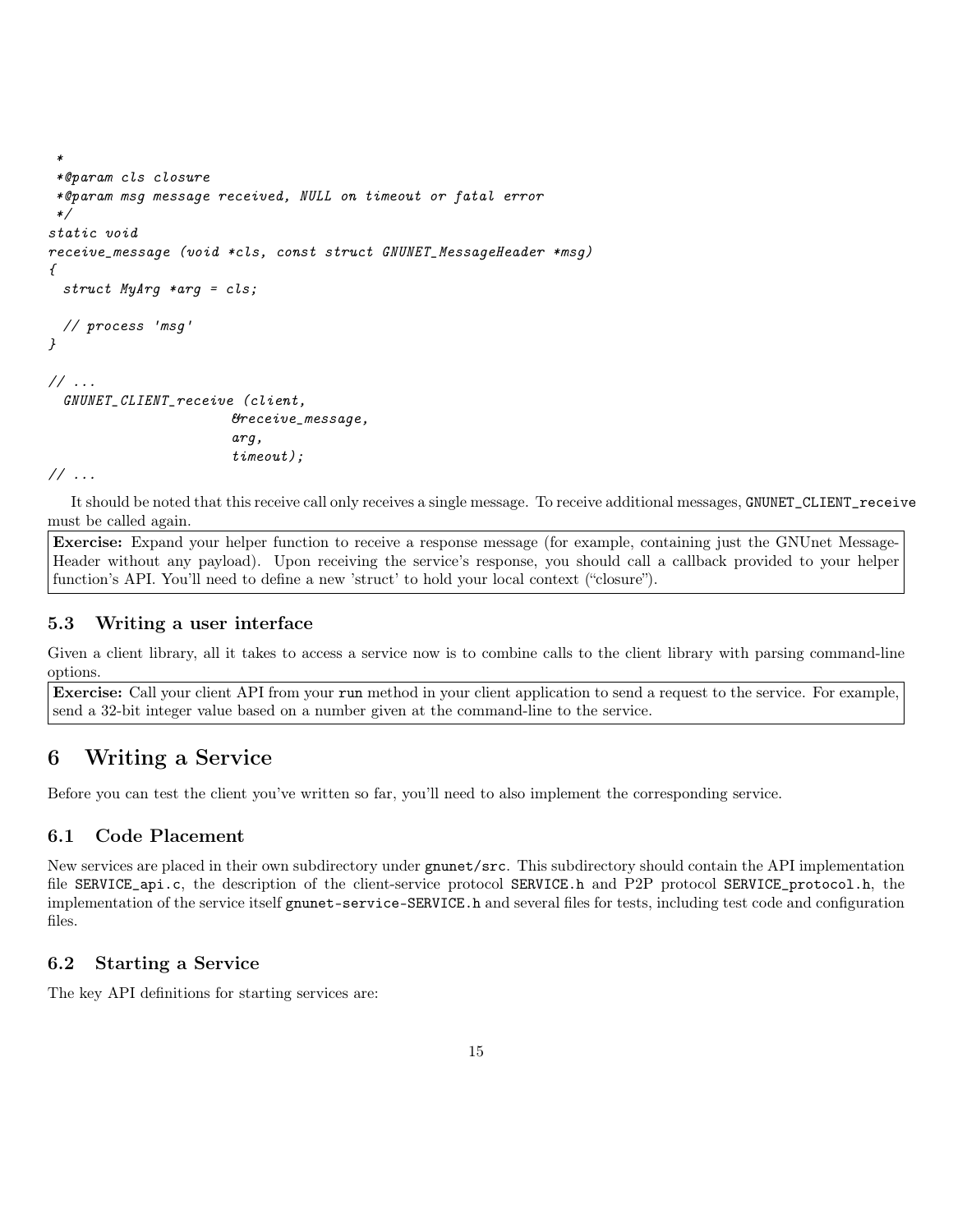```
typedef void (*GNUNET_SERVICE_Main) (void *cls,
                                  struct GNUNET_SERVER_Handle *server,
                                   const struct GNUNET_CONFIGURATION_Handle *cfg);
int GNUNET_SERVICE_run (int argc,
                      char *const *argv,
                      const char *serviceName,
                      enum GNUNET_SERVICE_Options opt,
                      GNUNET_SERVICE_Main task,
                      void *task_cls);
   Here is a starting point for your main function for your service:
static void my_main (void *cls,
                   struct GNUNET_SERVER_Handle *server,
                   const struct GNUNET_CONFIGURATION_Handle *cfg)
{
   /* do work */
}
int main (int argc, char *const*argv)
{
  if (GNUNET_OK !=
     GNUNET_SERVICE_run (argc, argv, "my",
                        GNUNET_SERVICE_OPTION_NONE,
                        &my_main, NULL);
   return 1;
  return 0;
}
```
Exercise: Write a stub service that processes no messages at all in your code. Create a default configuration for it, integrate it with the build system and start the service from gnunet-service-arm using gnunet-arm -i NAME.

## 6.3 Receiving Requests from Clients

Inside of the my\_main method, a service typically registers for the various message types from clients that it supports by providing a handler function, the message type itself and possibly a fixed message size (or 0 for variable-size messages):

```
static void
handle_set (void *cls,
           struct GNUNET_SERVER_Client *client,
           const struct GNUNET_MessageHeader *message)
{
 GNUNET_SERVER_receive_done (client, GNUNET_OK);
}
static void
handle_get (void *cls,
           struct GNUNET_SERVER_Client *client,
           const struct GNUNET_MessageHeader *message)
```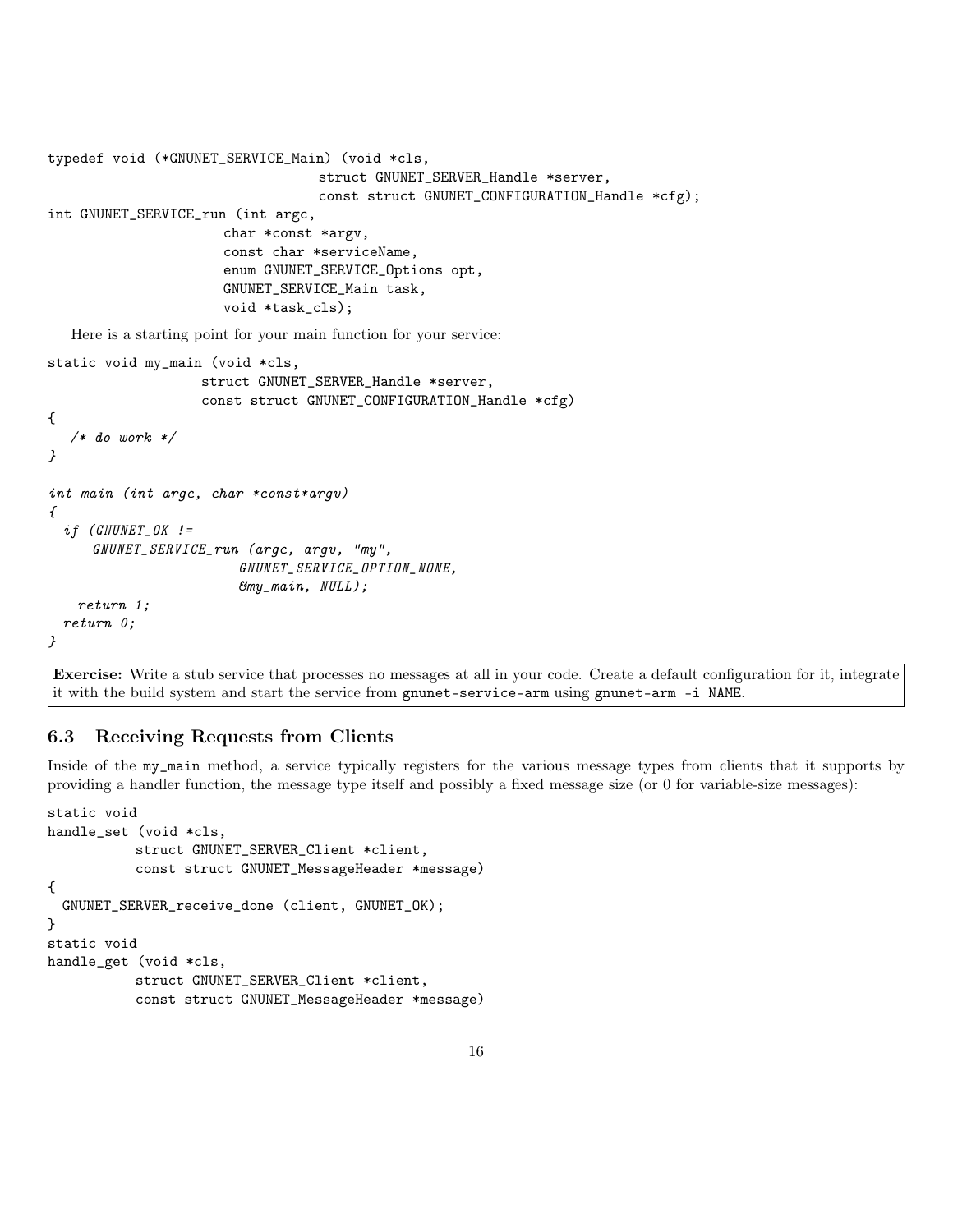```
{
 GNUNET_SERVER_receive_done (client, GNUNET_OK);
}
static void my_main (void *cls,
                   struct GNUNET_SERVER_Handle *server,
                   const struct GNUNET_CONFIGURATION_Handle *cfg)
{
  static const struct GNUNET_SERVER_MessageHandler handlers[] = {
   {&handle_set, NULL, GNUNET_MESSAGE_TYPE_MYNAME_SET, 0},
   {&handle_get, NULL, GNUNET_MESSAGE_TYPE_MYNAME_GET, 0},
   {NULL, NULL, 0, 0}
 };
 GNUNET_SERVER_add_handlers (server, handlers);
  /* do more setup work */
}
```
Each handler function must eventually (possibly in some asynchronous continuation) call GNUNET\_SERVER\_receive\_done. Only after this call additional messages from the same client may be processed. This way, the service can throttle processing messages from the same client. By passing GNUNET\_SYSERR, the service can close the connection to the client, indicating an error.

Services must check that client requests are well-formed and must not crash on protocol violations by the clients. Similarly, client libraries must check replies from servers and should gracefully report errors via their API.

Exercise: Change the service to "handle" the message from your client (for now, by printing a message). What happens if you forget to call GNUNET\_SERVER\_receive\_done?

# 6.4 Responding to Clients

Servers can send messages to clients using the GNUNET\_SERVER\_notify\_transmit\_ready API:

```
static size_t
transmit_cb (void *cls, size_t size, void *buf)
{
  // ...
 if (NULL == buf) { handle_error(); return 0; }
 GNUNET_assert (size >= msg_size);
 memcpy (buf, my_msg, msg_size);
 // ...
 return msg_size;
}
// ...
struct GNUNET_SERVER_TransmitHandle *th;
th = GNUNET_SERVER_notify_transmit_ready (client,
                                       msg_size,
                                       timeout,
                                       &transmit_cb, cls);
```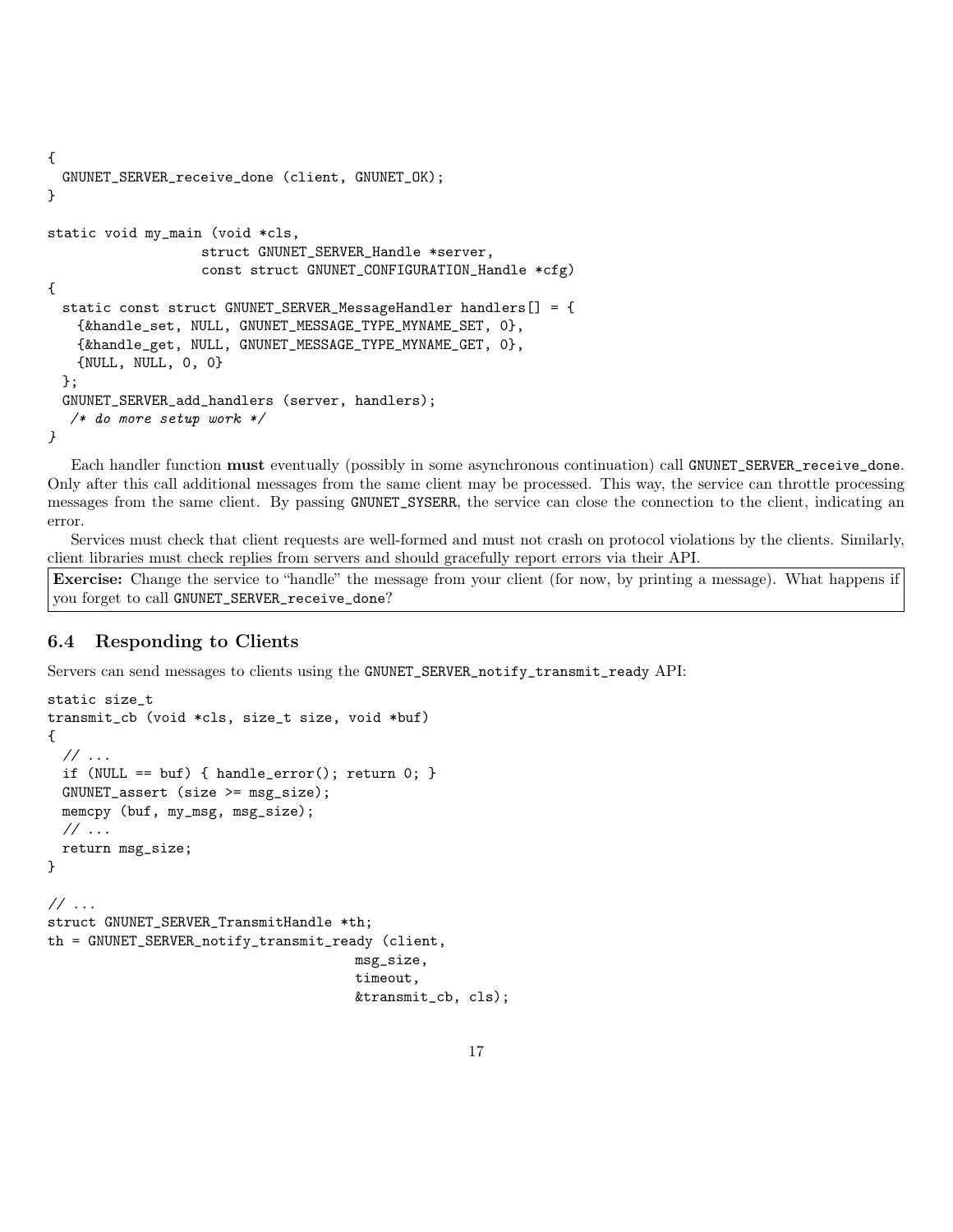// ...

Only a single transmission request can be queued per client at the same time using this API. Additional APIs for sending messages to clients can be found in the gnunet\_server\_lib.h header.

Exercise: Change the service respond to the request from your client. Make sure you handle malformed messages in both directions.

# 7 Interacting directly with other Peers using the CORE Service

One of the most important services in GNUnet is the CORE service managing connections between peers and handling encryption between peers.

One of the first things any service that extends the P2P protocol typically does is connect to the CORE service using:

```
#include <gnunet/gnunet_core_service.h>
```

```
struct GNUNET_CORE_Handle *
GNUNET_CORE_connect (const struct GNUNET_CONFIGURATION_Handle *cfg,
                   void *cls,
                   GNUNET_CORE_StartupCallback init,
                   GNUNET_CORE_ConnectEventHandler connects,
                   GNUNET_CORE_DisconnectEventHandler disconnects,
                   GNUNET_CORE_MessageCallback inbound_notify,
                   int inbound_hdr_only,
                   GNUNET_CORE_MessageCallback outbound_notify,
                   int outbound_hdr_only,
                   const struct GNUNET_CORE_MessageHandler *handlers);
```
# 7.1 New P2P connections

Before any traffic with a different peer can be exchanged, the peer must be known to the service. This is notified by the CORE connects callback, which communicates the identity of the new peer to the service:

```
void
connects (void *cls,
         const struct GNUNET_PeerIdentity *peer)
{
   /* Save identity for later use */
   /* Optional: start sending messages to peer */
}
```
Exercise: Create a service that connects to the CORE. Then start (and connect) two peers and print a message once your connect callback is invoked.

### 7.2 Receiving P2P Messages

To receive messages from CORE, services register a set of handlers (parameter \*handlers in the GNUNET\_CORE\_connect call that are called by CORE when a suitable message arrives.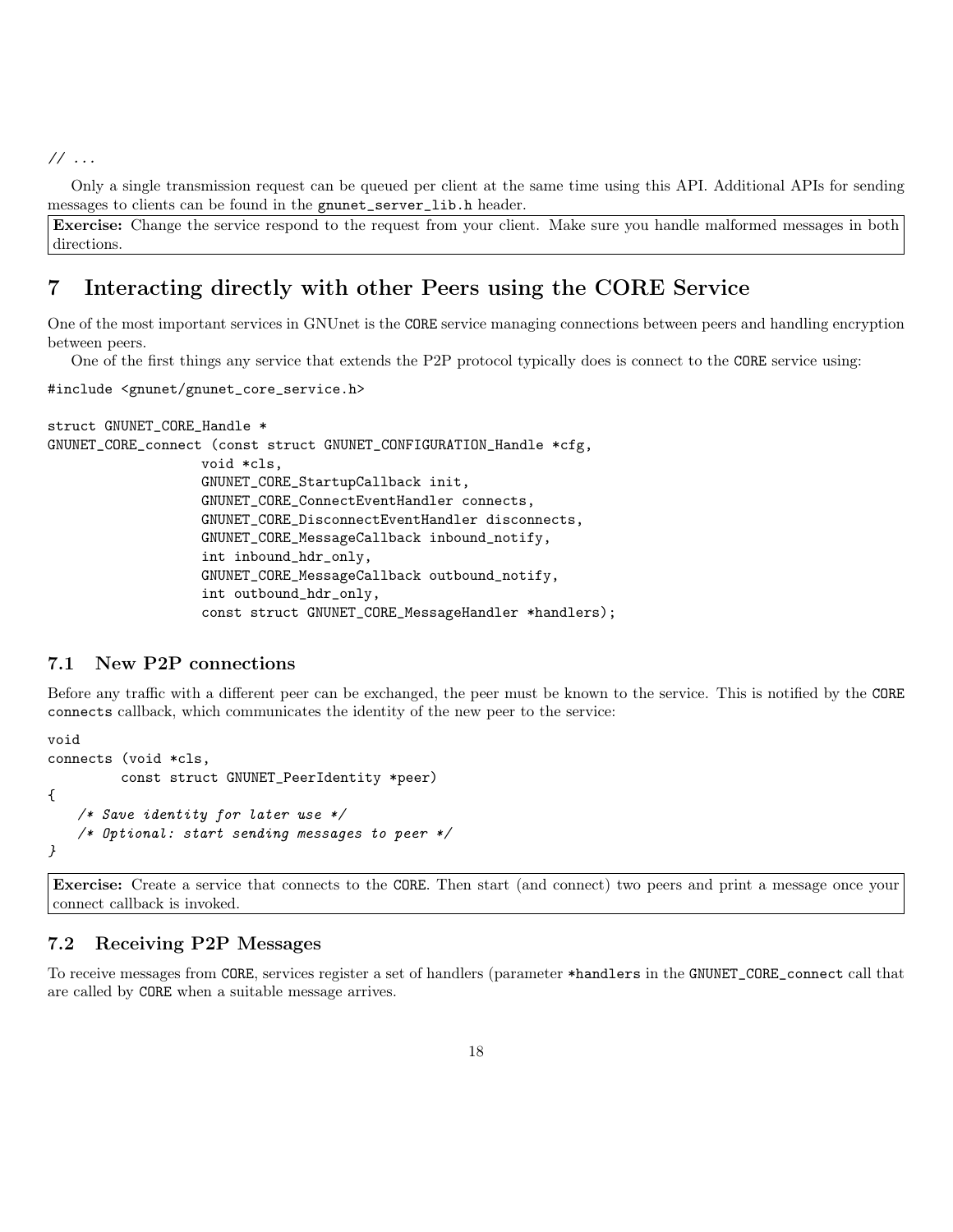```
static int
callback_function_for_type_one(void *cls,
                            const struct GNUNET_PeerIdentity *peer,
                            const struct GNUNET_MessageHeader *message)
{
   /* Do stuff */
   return GNUNET_OK; /* or GNUNET_SYSERR to close the connection */}
/**
 *Functions to handle messages from core
 */
static struct GNUNET_CORE_MessageHandler core_handlers[] = f{&callback_function_for_type_one, GNUNET_MESSAGE_TYPE_MYSERVICE_TYPE_ONE, 0},
  /* more handlers*/
  {NULL, 0, 0}
};
```
Exercise: Start one peer with a new service that has a message handler and start a second peer that only has your "old" service without message handlers. Which "connect" handlers are invoked when the two peers are connected? Why?

# 7.3 Sending P2P Messages

In response to events (connect, disconnect, inbound messages, timing, etc.) services can then use this API to transmit messages:

```
typedef size_t
(*GNUNET_CONNECTION_TransmitReadyNotify) (void *cls,
                                      size_t size,
                                      void *buf)
{
   /* Fill "*buf" with up to "size" bytes, must start with GNUNET_MessageHeader */
   return n; /* Total size of the message put in "*buf" */
}
struct GNUNET_CORE_TransmitHandle *
GNUNET_CORE_notify_transmit_ready (struct GNUNET_CORE_Handle *handle,
                                int cork, uint32_t priority,
                                struct GNUNET_TIME_Relative maxdelay,
                                const struct GNUNET_PeerIdentity *target,
                                size_t notify_size,
                                GNUNET_CONNECTION_TransmitReadyNotify notify,
                                void *notify_cls);
```
Exercise: Write a service that upon connect sends messages as fast as possible to the other peer (the other peer should run a service that "processes" those messages). How fast is the transmission? Count using the STATISTICS service on both ends. Are messages lost? How can you transmit messages faster? What happens if you stop the peer that is receiving your messages?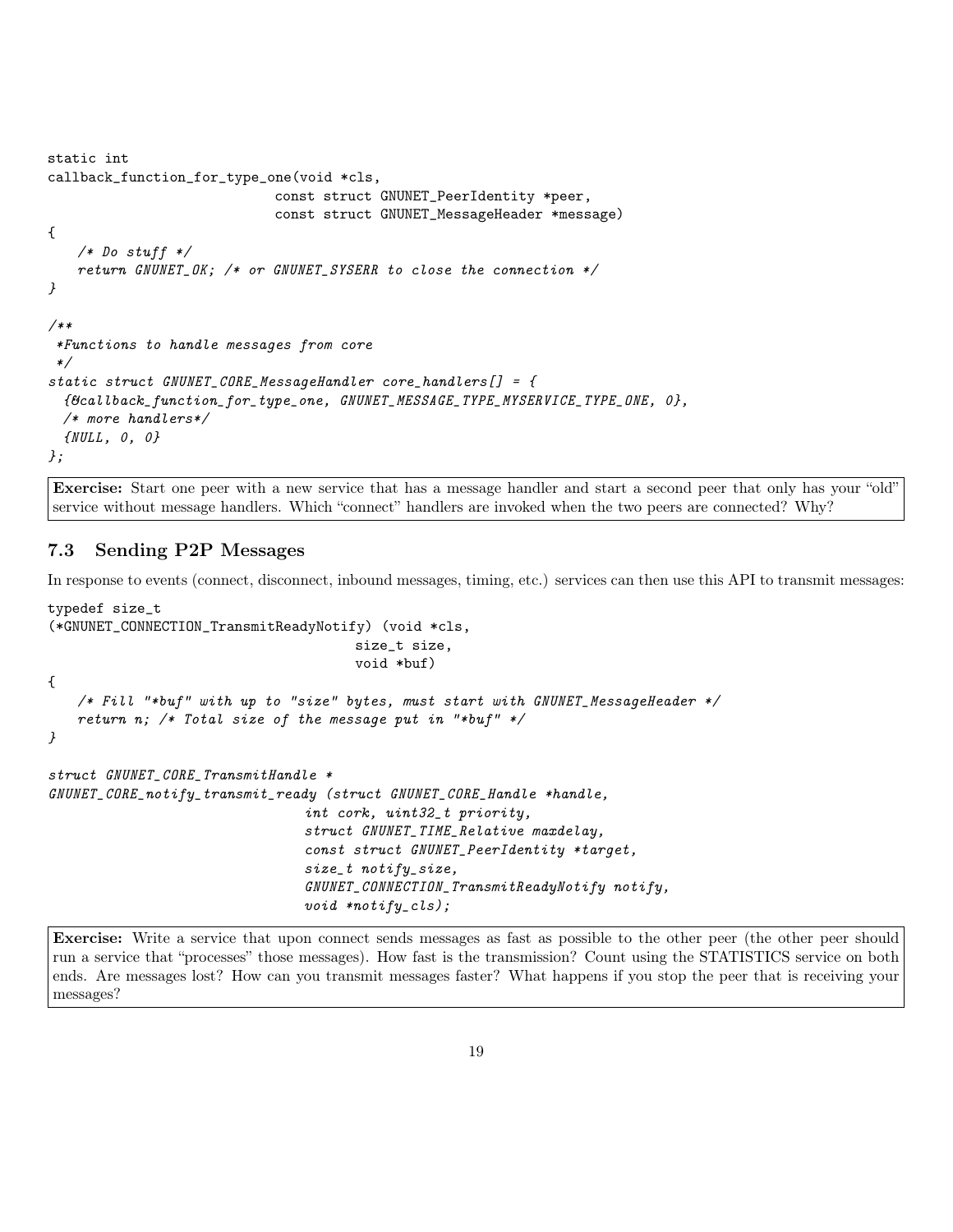# 7.4 End of P2P connections

If a message handler returns GNUNET\_SYSERR, the remote peer shuts down or there is an unrecoverable network disconnection, CORE notifies the service that the peer disconnected. After this notification no more messages will be received from the peer and the service is no longer allowed to send messages to the peer. The disconnect callback looks like the following:

```
void
disconnects (void *cls,
           const struct GNUNET_PeerIdentity *peer)
{
   /* Remove peer's identity from known peers */
   /* Make sure no messages are sent to peer from now on */}
```
Exercise: Fix your service to handle peer disconnects.

# 8 Using the DHT

The DHT allows to store data so other peers in the P2P network can access it and retrieve data stored by any peers in the network. This section will explain how to use the DHT. Of course, the first thing to do is to connect to the DHT service:

```
dht_handle = GNUNET_DHT_connect (cfg, parallel_requests);
```
The second parameter indicates how many requests in parallel to expect. It is not a hard limit, but a good approximation will make the DHT more efficiently.

### 8.1 Storing data in the DHT

Since the DHT is a dynamic environment (peers join a leave frequently) the data that we put in the DHT does not stay there indefinitely. It is important to "refresh" the data periodically by simply storing it again, in order to make sure other peers can access it.

The put API call offers a callback to signal that the PUT request has been sent. This does not guarantee that the data is accessible to others peers, or even that is has been stored, only that the service has requested to a neighboring peer the retransmission of the PUT request towards its final destination. Currently there is no feedback about whether or not the data has been sucessfully stored or where it has been stored. In order to improve the availablilty of the data and to compensate for possible errors, peers leaving and other unfavorable events, just make several PUT requests!

```
void
message_sent_cont (void *cls, const struct GNUNET_SCHEDULER_TaskContext *tc)
{
   /* Request has left local node */
}
struct GNUNET_DHT_PutHandle *
GNUNET_DHT_put (struct GNUNET_DHT_Handle *handle,
              const struct GNUNET_HashCode *key,
              uint32_t desired_replication_level,
              enum GNUNET_DHT_RouteOption options, /* Route options, see next call */
              enum GNUNET_BLOCK_Type type, size_t size, const void *data,
```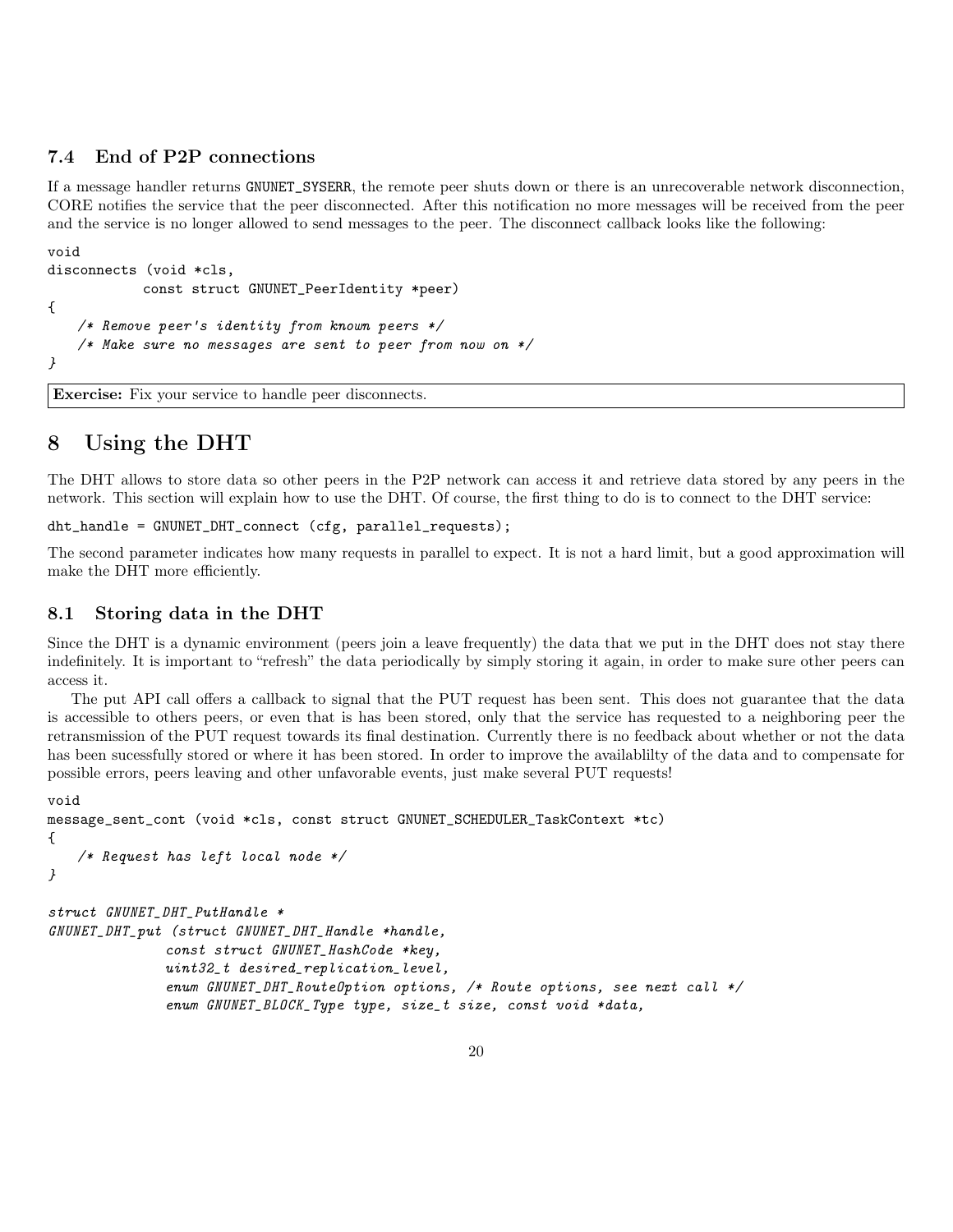```
struct GNUNET_TIME_Absolute exp, /* When does the data expire? */
struct GNUNET_TIME_Relative timeout, /* How long to try to send the request */
GNUNET_DHT_PutContinuation cont,
void *cont_cls)
```
Exercise: Store a value in the DHT periodically to make sure it is available over time. You might consider using the function GNUNET\_SCHEDULER\_add\_delayed and call GNUNET\_DHT\_put from inside a helper function.

### 8.2 Obtaining data from the DHT

As we saw in the previous example, the DHT works in an asynchronous mode. Each request to the DHT is executed "in the background" and the API calls return immediately. In order to receive results from the DHT, the API provides a callback. Once started, the request runs in the service, the service will try to get as many results as possible (filtering out duplicates) until the timeout expires or we explicitly stop the request. It is possible to give a "forever" timeout with GNUNET\_TIME\_UNIT\_FOREVER\_REL.

If we give a route option GNUNET\_DHT\_RO\_RECORD\_ROUTE the callback will get a list of all the peers the data has travelled, both on the PUT path and on the GET path.

```
static void
get_result_iterator (void *cls, struct GNUNET_TIME_Absolute expiration,
                   const struct GNUNET_HashCode *key,
                   const struct GNUNET_PeerIdentity *get_path,
                   unsigned int get_path_length,
                   const struct GNUNET_PeerIdentity *put_path,
                   unsigned int put_path_length,
                   enum GNUNET_BLOCK_Type type, size_t size, const void *data)
{
   /* Do stuff with the data and/or route *//* Optionally: */
   GNUNET_DHT_get_stop (get_handle);
}
qet\_handle =
     GNUNET_DHT_get_start (dht_handle,
                          block_type,
                          \mathcal{B}key,
                          replication,
                          GNUNET_DHT_RO_NONE, /* Route options */
                          NULL, /* xquery: not used here */
                          0, /* xquery size */&get_result_iterator,
                          cls)
```
Exercise: Store a value in the DHT and after a while retrieve it. Show the IDs of all the peers the requests have gone through. In order to convert a peer ID to a string, use the function GNUNET i2s. Pay attention to the route option parameters in both calls!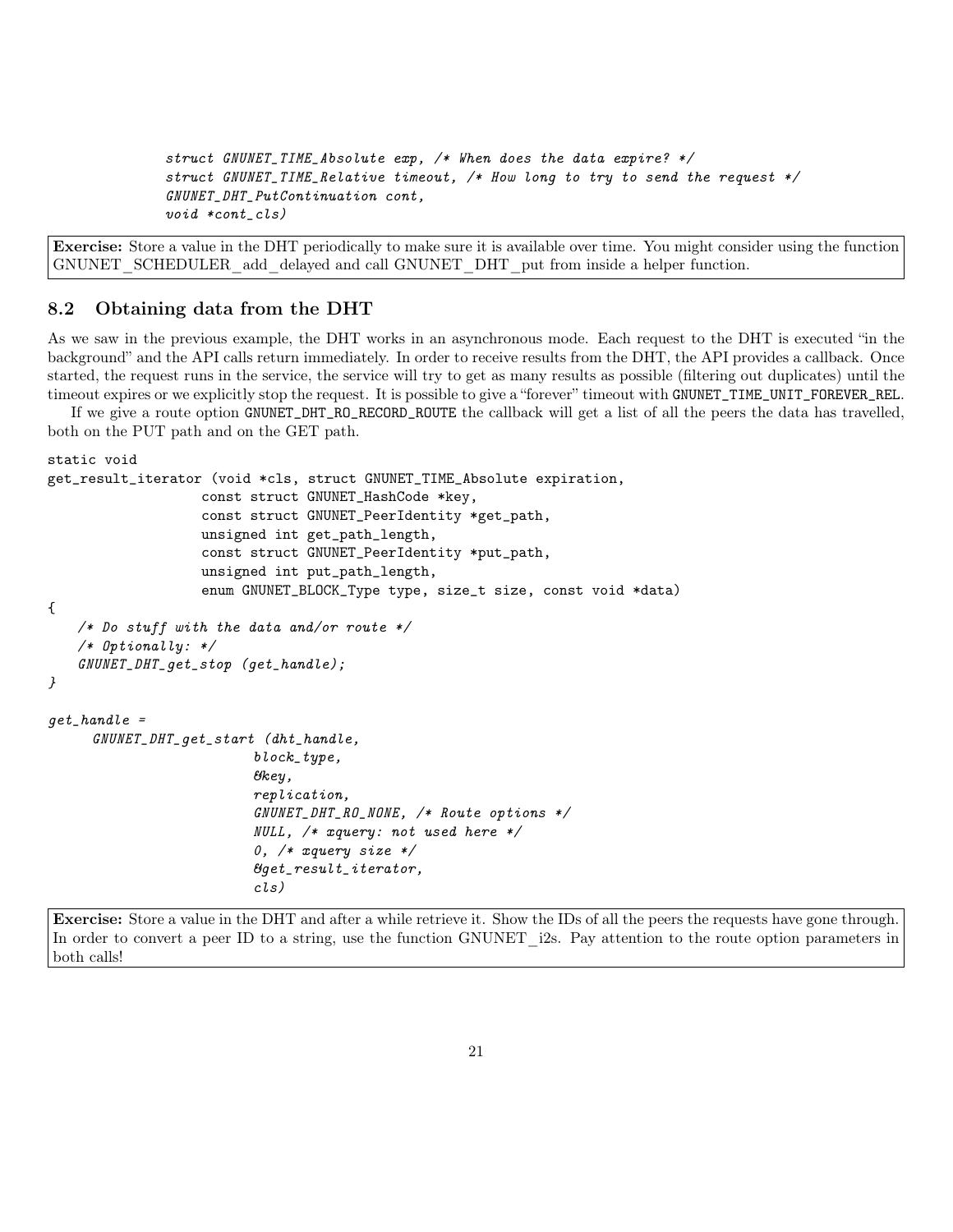# 8.3 Implementing a block plugin

In order to store data in the DHT, it is necessary to provide a block plugin. The DHT uses the block plugin to ensure that only well-formed requests and replies are transmitted over the network.

The block plugin should be put in a file plugin\_block\_SERVICE.c in the service's respective directory. The mandatory functions that need to be implemented for a block plugin are described in the following sections.

### 8.3.1 Validating requests and replies

The evaluate function should validate a reply or a request. It returns a GNUNET\_BLOCK\_EvaluationResult, which is an enumeration. All possible answers are in gnunet\_block\_lib.h. The function will be called with a reply\_block argument of NULL for requests. Note that depending on how evaluate is called, only some of the possible return values are valid. The specific meaning of the xquery argument is application-specific. Applications that do not use an extended query should check that the xquery\_size is zero. The Bloom filter is typically used to filter duplicate replies.

```
static enum GNUNET_BLOCK_EvaluationResult
block_plugin_SERVICE_evaluate (void *cls,
```

```
enum GNUNET_BLOCK_Type type,
                            const GNUNET_HashCode *query,
                            struct GNUNET_CONTAINER_BloomFilter **bf,
                            int32_t bf_mutator,
                            const void *xquery,
                            size_t xquery_size,
                            const void *reply_block,
                            size_t reply_block_size)
{
  /* Verify type, block and bloomfilter */
}
```
Note that it is mandatory to detect duplicate replies in this function and return the respective status code. Duplicate detection should be done by setting the respective bits in the Bloom filter bf. Failure to do so may cause replies to circle in the network.

### 8.3.2 Deriving a key from a reply

The DHT can operate more efficiently if it is possible to derive a key from the value of the corresponding block. The get\_key function is used to obtain the key of a block — for example, by means of hashing. If deriving the key is not possible, the function should simply return GNUNET\_SYSERR (the DHT will still work just fine with such blocks).

```
static int
block_plugin_SERVICE_get_key (void *cls, enum GNUNET_BLOCK_Type type,
                           const void *block, size_t block_size,
                           GNUNET_HashCode *key)
{
   /* Store the key in the key argument, return GNUNET_OK on success. */}
```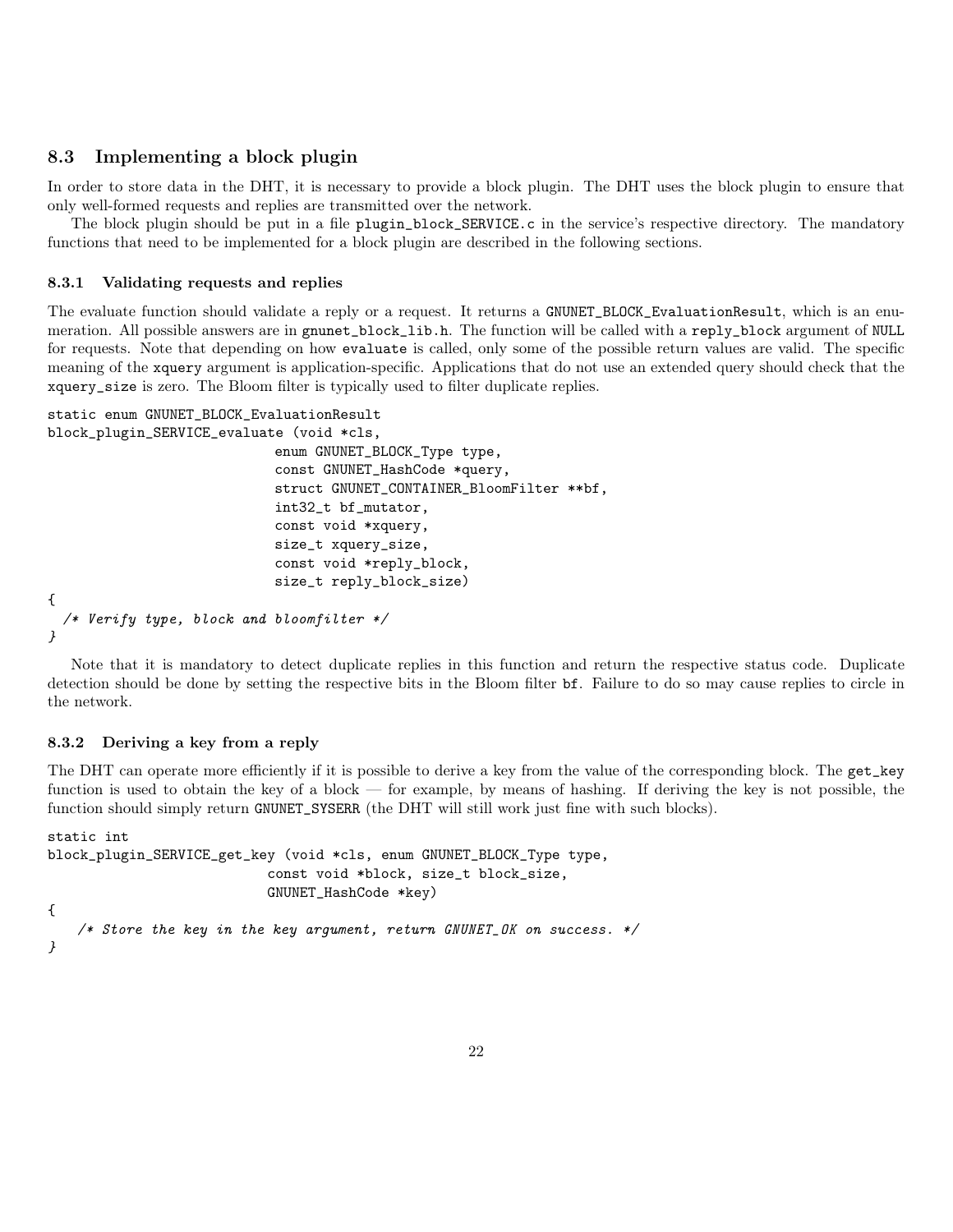### 8.3.3 Initialization of the plugin

The plugin is realized as a shared C library. The library must export an initialization function which should initialize the plugin. The initialization function specifies what block types the plugin cares about and returns a struct with the functions that are to be used for validation and obtaining keys (the ones just defined above).

```
void *
libgnunet_plugin_block_SERVICE_init (void *cls)
{
  static enum GNUNET_BLOCK_Type types[] =
  {
    GNUNET\_BLOCK\_TYPE\_SERVICE\_BLOGYPE, /* list of blocks we care about, from gnunet_block_lib.h */
    GNUNET_BLOCK_TYPE_ANY /* end of list */
  };
  struct GNUNET_BLOCK_PluginFunctions *api;
  api = GNUNET_malloc (sizeof (struct GNUNET_BLOCK_PluginFunctions));
  ap\textit{i} ->evaluate = 6block_plugin_SERICE_evaluate;
  ap\textit{i}\text{-}\textit{y} = b\textit{block}_\textit{p}\textit{l} ugin_SERVICE_get_key;
  ap \textit{i}->types = types;
  return api;
}
```
## 8.3.4 Shutdown of the plugin

Following GNUnet's general plugin API concept, the plugin must export a second function for cleaning up. It usually does very little.

```
void *
libgnunet_plugin_block_SERVICE_done (void *cls)
{
 struct GNUNET_TRANSPORT_PluginFunctions *api = cls;
 GNUNET_free (api);
 return NULL;
}
```
### 8.3.5 Integration of the plugin with the build system

In order to compile the plugin, the Makefile.am file for the service should contain a rule similar to this:

```
plugin_LTLIBRARIES = \n\libgnunet_plugin_block_SERVICE.la
libgnunet_plugin_block_SERVICE_la_SOURCES = \
 plugin_block_SERVICE.c
libgnunet_plugin_block_SERVICE_la_LIBADD = \
 $(top_builddir)/src/hello/libgnunethello.la \
  $(top_builddir)/src/block/libgnunetblock.la \
```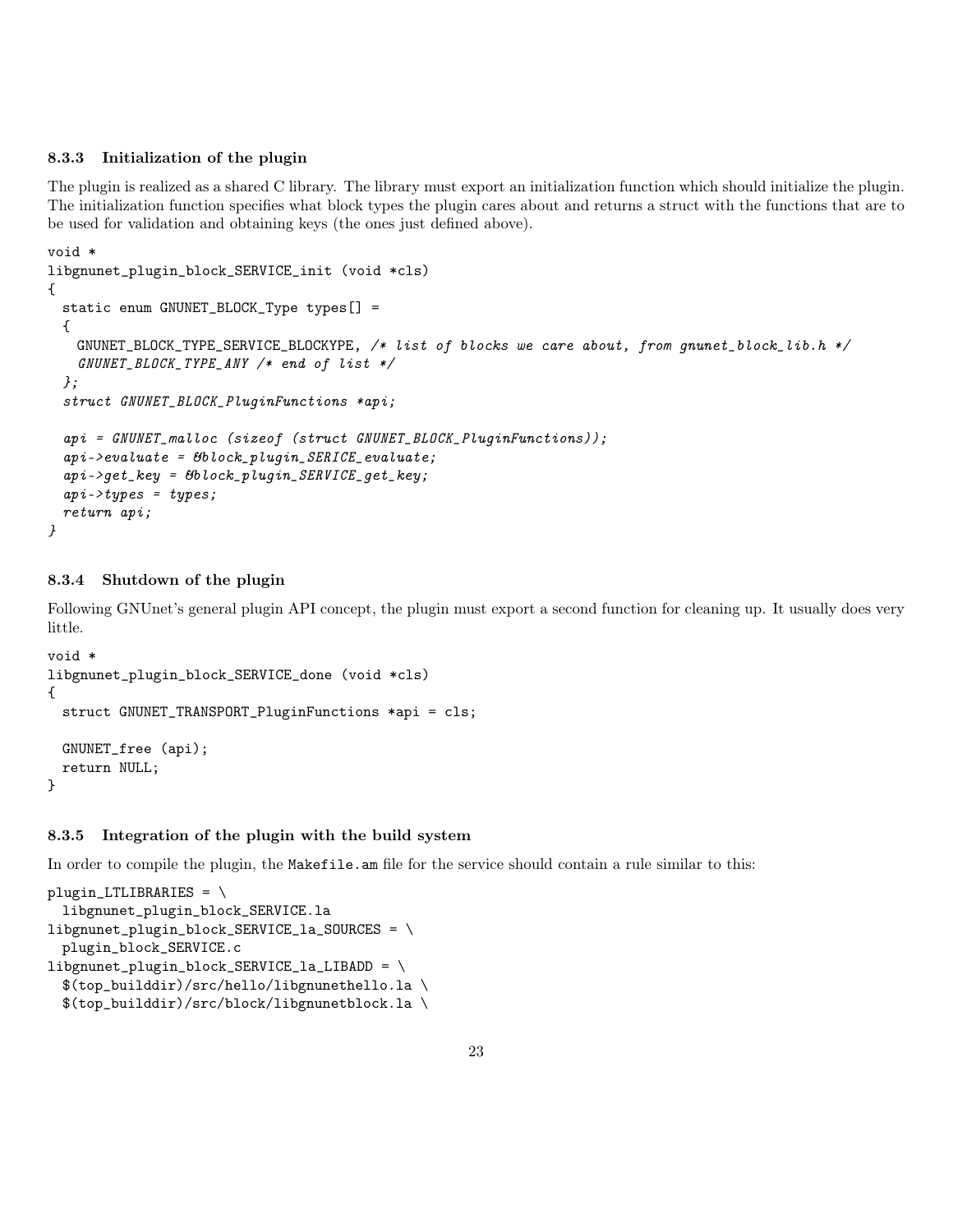```
$(top_builddir)/src/util/libgnunetutil.la
libgnunet_plugin_block_SERVICE_la_LDFLAGS = \
$(GN_PLUGIN_LDFLAGS)
libgnunet_plugin_block_SERVICE_la_DEPENDENCIES = \
 $(top_builddir)/src/block/libgnunetblock.la
```
Exercise: Write a block plugin that accepts all queries and all replies but prints information about queries and replies when the respective validation hooks are called.

# 8.4 Monitoring the DHT

It is possible to monitor the functioning of the local DHT service. When monitoring the DHT, the service will alert the monitoring program of any events, both started locally or received for routing from another peer. The are three different types of events possible: a GET request, a PUT request or a response (a reply to a GET).

Since the different events have different associated data, the API gets 3 different callbacks (one for each message type) and optional type and key parameters, to allow for filtering of messages. When an event happens, the appropiate callback is called with all the information about the event.

void

```
get_callback (void *cls,
             enum GNUNET_DHT_RouteOption options,
             enum GNUNET_BLOCK_Type type,
            uint32_t hop_count,
             uint32_t desired_replication_level,
            unsigned int path_length,
             const struct GNUNET_PeerIdentity *path,
             const struct GNUNET_HashCode *key)
{
}
void
get_resp_callback (void *cls,
                 enum GNUNET_BLOCK_Type type,
                 const struct GNUNET_PeerIdentity *get_path,
                 unsigned int get_path_length,
                 const struct GNUNET_PeerIdentity *put_path,
                 unsigned int put_path_length,
                 struct GNUNET_TIME_Absolute exp,
                 const struct GNUNET_HashCode *key,
                 const void *data,
                 size_t size)
{
}
void
put_callback (void *cls,
             enum GNUNET_DHT_RouteOption options,
```